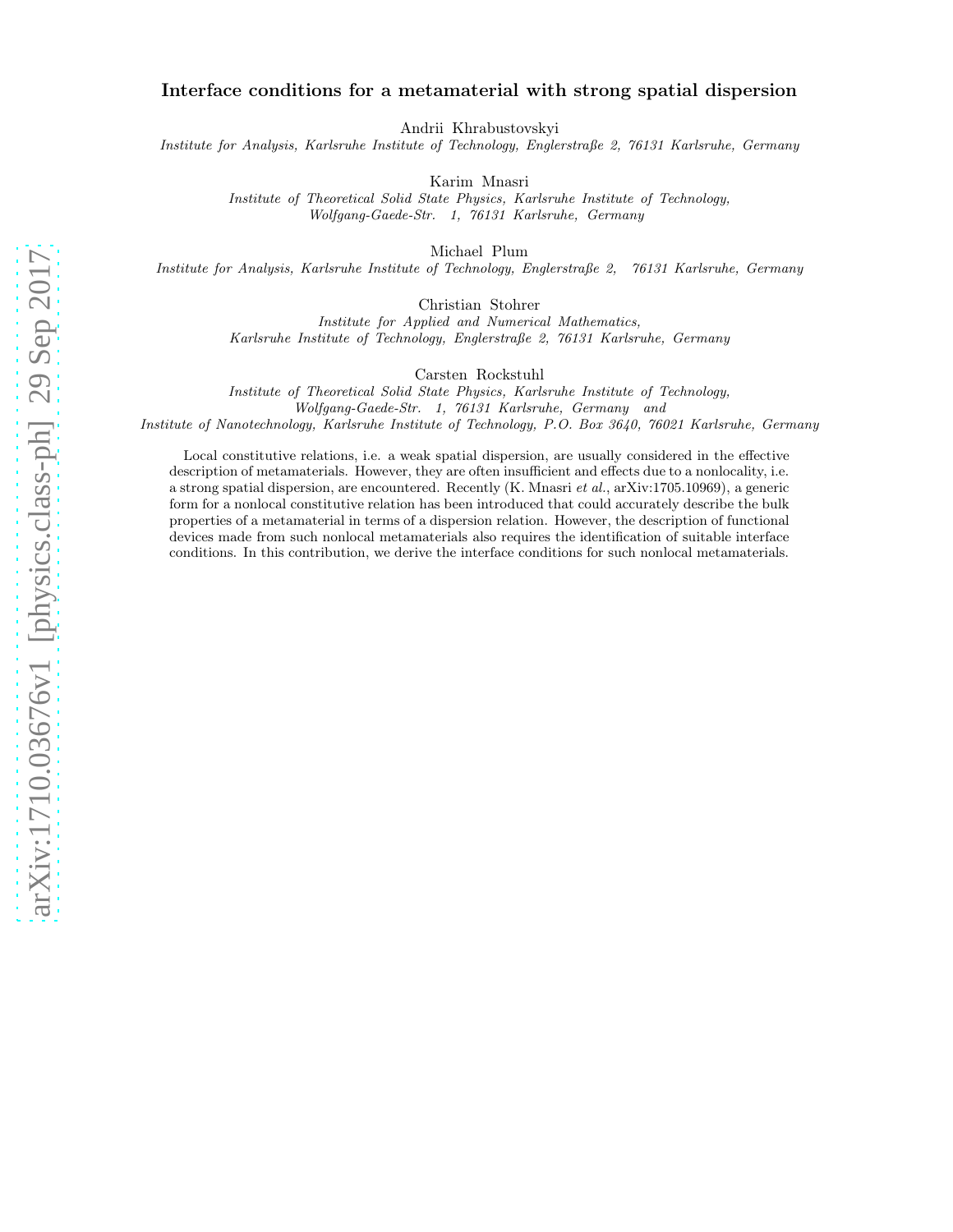### I. INTRODUCTION

Metamaterials greatly enhance our abilities to control the propagation of electromagnetic waves. They derive their properties from unit cells, called the meta-atoms, that interact with light in quite a peculiar way. Metamaterials attracted attention as meta-atoms can be perceived that show, e.g. a strong magnetic response. As the properties of the meta-atom translate to the properties of the entire material, novel materials came in reach that possess a magnetic dispersion. Such materials are of fundamental scientific interest and unlock simultaneously a plethora of applications. Exemplarily, we can mention perfect lenses [\[1](#page-19-0)], cloaks [\[2](#page-19-1)], broadband anti-reflection coatings [\[3,](#page-19-2) [4\]](#page-19-3), or directional antennas [\[5\]](#page-19-4); but there exist many more examples.

A key requirement to link the actual metamaterial made from structured unit cells to a conceptual homogenous material is the assignment of effective properties. Of course, describing the light propagation through a device that has metamaterial constituents can always be done while solving the full Maxwell problem, but this is impractical for larger structures and indeed quite tedious. Moreover, just as we do not consider ordinary materials in the context of electrodynamics as being composed of atoms, it is the philosophy of an actual metamaterial to discuss it in terms of emerging properties, i.e. effective material properties. Then, the metamaterial is considered as homogenous.

The procedure of assigning effective properties to a metamaterial is performed within a parameter retrieval. The effective parameters then shall allow to describe the light propagation through the metamaterial with just the same accuracy as a full wave solution would do. Technically, there are different ways of assigning effective properties [\[6](#page-19-5)[–14\]](#page-19-6). Basic averaging procedures [\[9\]](#page-19-7) that consider the metamaterial as an ensemble of polarisable dipoles do the job if the metamaterial is strongly diluted and the polarizability of the meta-atoms is not too strong. For most metamaterials made of strongly scattering meta-atoms that are densely packed, retrieval procedures were developed that rely on considering reflection and transmission from a slab [\[15](#page-19-8)[–19\]](#page-19-9) or that average the fields in the unit cells [\[9](#page-19-7), [20\]](#page-19-10). Also, retrievals based on the dispersion relation and the wave impedance of the Bloch modes were suggested [\[21](#page-19-11)[–24](#page-19-12)] or by dual field interpolation in Ref. [25.](#page-19-13) However, how such a retrieval is done is a rather technical question. At the heart, the philosophy of all these methods is to postulate a specific constitutive relation the metamaterial shall obey and then to link the parameters of these constitutive relations to parameters that can be measured or simulated.

In all these aforementioned retrieval methods, local constitutive relations were considered. Under such assumption, the electric field  $\vec{E}(\mathbf{r},t)$  and the magnetizing field  $\vec{H}(\mathbf{r},t)$  are linked locally to the electric displacement field  $\vec{D}(\mathbf{r},t)$  and the magnetic field  $\vec{B}(\mathbf{r},t)$ . It has been shown that to observe a local magnetic response for a given metamaterial it has to have actually an electric response that corresponds to weak spatial dispersion [\[26](#page-19-14)[–28](#page-19-15)]. The weak spatial dispersion is captured by a constitutive relation where the electric displacement depends on the second spatial derivative of the electric field at the considered point in space. In frequency space it reads as

<span id="page-1-1"></span>
$$
D_i(\mathbf{r}, \omega) = \epsilon_{ij}(\omega) E_j(\mathbf{r}, \omega) + a_{ijkl}(\omega) \partial_k \partial_l E_j(\mathbf{r}, \omega).
$$
\n(1)

A possible first derivative is linked to bi-anisotropic effects and shall not be considered here, i.e. we consider centralsymmetric metamaterials. Therefore, it is omitted. By exploiting a suitable gauge transformation, this weak spatial dispersion in the electric response can be recast to appear as a local magnetic response. This, however, is only possible if the following assumption holds

<span id="page-1-0"></span>
$$
a_{ijkl}(\omega)\partial_j\partial_k E_l(\mathbf{r},\omega) \stackrel{!}{=} (\nabla \times [\alpha \nabla \times \mathbf{E}(\mathbf{r},\omega)])_i.
$$
 (2)

This assumption is not valid for centro-symmetric systems but is a prerequisite to end up with local constitutive relations; hence it has been assumed to be valid. This is quite practical as for a local medium the interface conditions are known. These interface conditions, in general, express how the different fields involved behave at an interface from one medium to another. For a local medium we require that the tangential component of the electric and the magnetizing field and the normal component of the electric displacement and the magnetic field are continuous. Having interface conditions available is of fundamental importance to describe the light propagation through any kind of device that is made from a metamaterial. We need to know them as soon as the metamaterial is no longer infinitely extended in all spatial directions.

However, it got more and more obvious that such a local description is quite limited for two reasons. Foremost, it is easy to verify that the assumption postulated in expression [2](#page-1-0) is not always justified. For a centro-symmetric metamaterial, a symmetry frequently encountered, additional terms of the form (cf. Ch. 3.2 in Ref [29](#page-19-16))

<span id="page-1-2"></span>
$$
\sum_{j \in \{x,y,z\}} \partial_j \left( a_{jjjj} \partial_j \mathbf{E} \right) \tag{3}
$$

appear that are strictly required to be zero if the local description shall be valid. However, this cannot be guaranteed per se. Moreover, there is clear evidence that it is not justified to truncate the Taylor expansion in the constitutive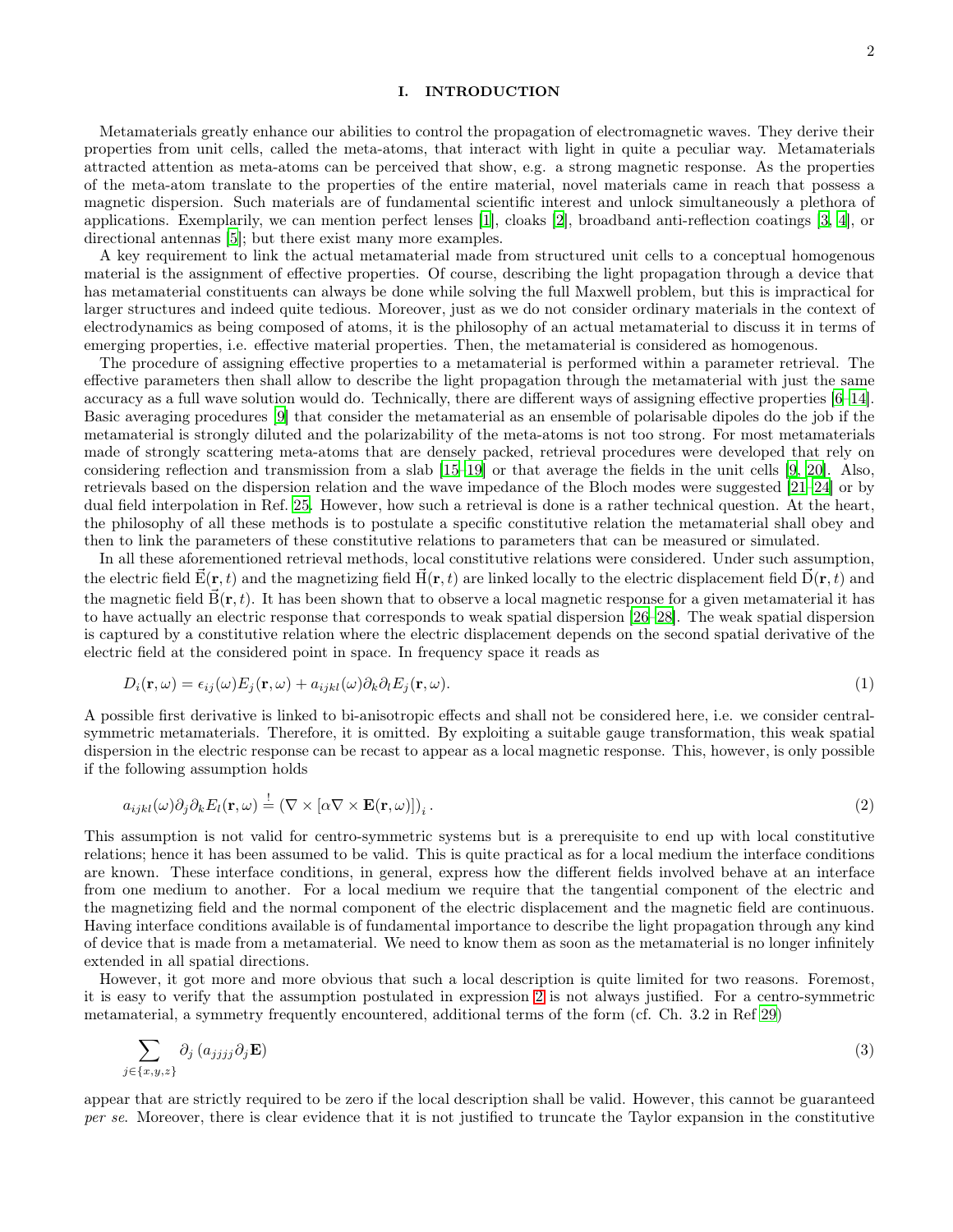relation after the second term, which essentially leads to Eqn. [1.](#page-1-1) Whereas local constitutive relations strictly lead to elliptical or hyperbolic dispersion relations, the numerically computed dispersion relation of selected metamaterials possesses such properties only in quite a limited reciprocal space, i.e. for small values of  $k_x$  and  $k_y$  when considering the z-axis as the principle propagation direction. To accurately describe the dispersion relation of metamaterials requires to take higher order terms in the aforementioned Taylor expansion into account. As we concentrate on centro-symmetric materials where all odd orders vanish, the next higher order terms would be the fourth order term. Nonlocal materials, in general, are characterized by constitutive relations where the response is a functional of a set of fields over the material or of derivatives of the field. Such nonlocal materials are sometimes also refereed to as nonsimple [\[30\]](#page-19-17).

Advanced constitutive relations that mitigate both problems were suggested only recently [\[31\]](#page-19-18). They constitute an immediate extension to the constitutive relations considered in Eqn. [1](#page-1-1) and read as:

<span id="page-2-0"></span>
$$
\mathbf{D}(\mathbf{r},\omega) = \varepsilon(\omega)\mathbf{E}(\mathbf{r},\omega) + \nabla \times (\alpha(\omega)\nabla \times \mathbf{E}(\mathbf{r},\omega)) + \sum_{j \in \{x,y,z\}} \partial_j (a_{jjjj}\partial_j \mathbf{E}) + \nabla \times \nabla \times (\gamma(\omega)\nabla \times \nabla \times \mathbf{E}(\mathbf{r},\omega))
$$
\n(4)

where a tensorial notation has been introduced and the exact meaning of the quantities will be explained in detail below. Note that for the last term an assumption comparable to the assumption in expression [2](#page-1-0) has been enforced. In particular, we require that

$$
\sum_{j,k,l,m,n} a_{ijklmn}(\omega) \partial_j \partial_k \partial_l \partial_m E_n(\mathbf{r}, \omega) \stackrel{!}{=} (\nabla \times \nabla \times [\alpha \nabla \times \nabla \times \mathbf{E}(\mathbf{r}, \omega)])_i
$$
\n(5)

holds. Only with such an assumption the dispersion relation will be of the same order as the dispersion relation that emerges when considering the term in expression [3](#page-1-2) as the extension. Therefore, they appear on equal footing. Please also note, in what follows we will use the notations  $\beta_i$  instead of  $a_{ijij}$ . It has to be stressed that also other nonlocal constitutive relations where explored in the context of metamaterials but they frequently assume a specific geometry [\[32](#page-19-19)[–36\]](#page-19-20). Also, additional boundary conditions have to be considered to solve the interface problems. These additional boundary conditions are usually introduced on phenomenological grounds [\[37,](#page-19-21) [38\]](#page-19-22) and were controversially discussed in Refs. [39](#page-19-23)[–41.](#page-19-24)

Recently [\[31](#page-19-18)], we could show that the dispersion relation of a referential metamaterial can be much better described with the constitutive relation of Eqn. [4.](#page-2-0) However, this analysis only considered the bulk properties, and the characteristics of the eigenmodes were discussed. To fully capitalise on such constitutive relations, we need to equip them with suitable interface conditions to describe the optical response from basic functional elements made from such metamaterials. Potentially the simplest example for such functional element is a slab and we wish to know how light is reflected and transmitted from such a slab.

In this contribution, we derive the urgently needed interface conditions from first principles by relying on a generalized (weak) formulation of Maxwell's equations. These interface conditions allow to find the Fresnel equations for the reflection and transmission of a plane wave and for both polarizations from a slab. These Fresnel equations are also derived in this contribution. The paper is made to be as self-sustained as possible, which explains its mathematical attitude.

The manuscript is structured such that in Section [II](#page-3-0) we detail Maxwell's equations, the constitutive relations we are looking at, and the considered geometry. In Section [III](#page-4-0) we discuss their generalized solutions. In Section [IV](#page-5-0) we derive the associated interface conditions and in Section [V](#page-10-0) we outline the Fresnel equations to compute the reflection and transmission from a slab of such a homogenous metamaterial characterised by nonlocal constitutive relations. The interface conditions we derive in Section [IV](#page-5-0) are valid under specific smoothness assumptions. However, they remain valid also without these smoothness assumptions in a generalised sense which requires the concept of traces. Therefore, the last section is devoted to this concept of the traces. We conclude on our work in a devoted finalizing section. Finally, in an Appendix we present a short overview on the concept of generalized functions.

Prior starting with the derivation, we introduce some notations that will be used throughout the paper. Below,  $\Omega$ is an *open* domain in  $\mathbb{R}^n$ .

- By  $\mathbf{r} = (x, y, z)$  we denote points in  $\mathbb{R}^3$  (spatial variable), by  $t \in \mathbb{R}$  we denote a time variable.
- $\bullet \mathbb{R}^3_+ := \{ \mathbf{r} \in \mathbb{R}^3 : z > 0 \}, \mathbb{R}^3_- := \{ \mathbf{r} \in \mathbb{R}^3 : z < 0 \}, \Gamma = \{ \mathbf{r} \in \mathbb{R}^3 : z = 0 \}.$  They denote the different half-spaces above and below the interface we consider.
- $\nabla$ ,  $\nabla \times \nabla \times \nabla$  respectively, the gradient, divergence, and curl with respect to **r**.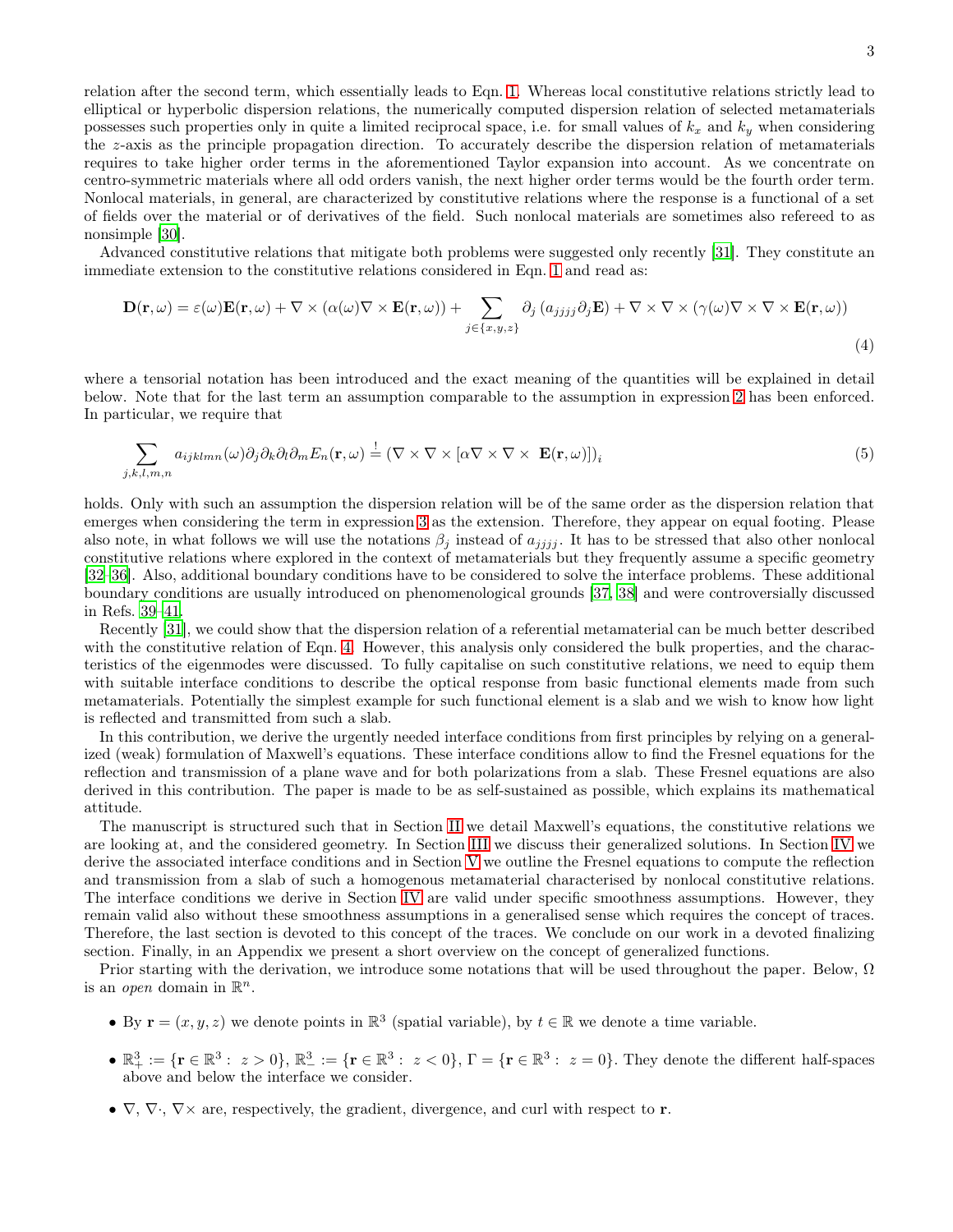- $\bullet$ <sup>T</sup> is the operation of transposition.
- $\mathbf{n} = (0, 0, 1)^\text{T}$  is the unit normal vector on  $\Gamma$ .
- For  $\Psi : \Gamma \to \mathbb{C}$  we set  $\nabla_{\Gamma} \Psi := (\partial_x \Psi, \partial_y \Psi, 0)^T$ .
- For  $\boldsymbol{\Phi} = (\boldsymbol{\Phi}_x, \boldsymbol{\Phi}_y, \boldsymbol{\Phi}_z) : \Gamma \to \mathbb{C}^3$  we set  $\nabla_{\Gamma} \cdot \boldsymbol{\Phi} := \partial_x \boldsymbol{\Phi}_x + \partial_y \boldsymbol{\Phi}_y$ .
- $\mathsf{C}^m(\Omega)$ ,  $m \leq \infty$ , is the space of functions with continuous derivatives up to order m on  $\Omega$ .
- $\mathbb{C}^m(\overline{\Omega})$ ,  $m \leq \infty$ , is the space of all restrictions of functions in  $\mathbb{C}^m(\mathbb{R}^n)$  to  $\overline{\Omega}$ .
- $\mathsf{C}_0^m(\Omega)$  is the space of functions  $f \in \mathsf{C}^m(\Omega)$  having compact support in  $\Omega$  (i.e., supp $(f) := \overline{\{x : f(x) \neq 0\}}$  is a compact set contained in  $\Omega$ ).
- $D'(\Omega)$  is the space of generalized scalar functions on  $\Omega$  (i.e., linear continuous functionals acting on  $\mathsf{C}_0^{\infty}(\Omega)$ ; see Appendix).
- $L^2(\Omega)$  is the space of measurable functions  $\Psi : \Omega \to \mathbb{C}$  satisfying  $\int$ Ω  $|\Psi(\mathbf{r})|^2 \, \mathrm{d}\mathbf{r} < \infty.$
- $H^1(\Omega)$  is the space of measurable functions  $\Psi : \Omega \to \mathbb{C}$  such that  $\Psi \in L^2(\Omega)$  and each component of  $\nabla \Psi$  belongs to  $L^2(\Omega)$ . Hereinafter, differential operations are understood in the generalized sense.
- $\mathbb{C}^m(\Omega)$  (resp.  $\mathbb{C}^m(\overline{\Omega})$ ,  $\mathbb{C}_0^m(\Omega)$ ,  $\mathbf{L}^2(\Omega)$ ,  $\mathbf{H}^1(\Omega)$ ) is the space of vector-functions  $\Phi : \Omega \to \mathbb{C}^3$  with components being in  $C^m(\Omega)$  (resp.  $C^m(\overline{\Omega})$ ,  $C_0^m(\Omega)$ ,  $L^2(\Omega)$ ,  $H^1(\Omega)$ ).
- $\mathbf{D}'(\Omega)$  is the space of generalized vector functions on  $\Omega$  (i.e., linear functionals acting on  $\mathbf{C}_0^{\infty}(\Omega)$ ).
- $L^2_{loc}(\Omega)$  (resp.  $\mathbf{L}^2_{loc}(\Omega)$ ,  $\mathbf{H}^1_{loc}(\Omega)$ ,  $\mathbf{H}^1_{loc}(\Omega)$ ) is the space of (scalar or vector-valued) functions belonging to  $\mathsf{L}^2(\widehat{\Omega})$ (resp.  $\mathbf{L}^2(\widehat{\Omega}), \ \mathbf{H}^1(\widehat{\Omega}), \ \mathbf{H}^1(\widehat{\Omega})$ ) for each bounded subdomain  $\widehat{\Omega} \subset \Omega$ .
- I is the identity  $(3 \times 3)$ -matrix.

# <span id="page-3-0"></span>II. MAXWELL'S EQUATIONS AND THE CONSIDERED CONSTITUTIVE RELATIONS

We assume that the upper half-space  $\mathbb{R}^3_+$  is occupied by vacuum, while the lower subspace  $\mathbb{R}^3_-$  is occupied by a homogeneous metamaterial. We want to derive the interface conditions for this situation. Recall that  $\Gamma$  is the interface between them.

As usual, we denote by  $\vec{E}(\mathbf{r},t), \vec{B}(\mathbf{r},t), \vec{D}(\mathbf{r},t)$  and  $\vec{H}(\mathbf{r},t)$  the electric field, the magnetic field, the electric displacement field, and the magnetizing field. Assuming the absence of external charges and currents, we conclude that they obey Maxwell's equations (in Gaussian units) in  $\mathbb{R}^3 \times \mathbb{R}$ :

$$
\nabla\times\vec{\mathbf{E}}+\frac{1}{c}\frac{\partial\vec{\mathbf{B}}}{\partial t}=0,\quad \nabla\times\vec{\mathbf{H}}-\frac{1}{c}\frac{\partial\vec{\mathbf{D}}}{\partial t}=0,\quad \nabla\cdot\vec{\mathbf{D}}=0,\ \nabla\cdot\vec{\mathbf{B}}=0.
$$

We are interested in monochromatic waves, i.e., waves of the form

<span id="page-3-1"></span>
$$
(\vec{E}, \vec{B}, \vec{D}, \vec{H}) = (\mathbf{E}, \mathbf{B}, \mathbf{D}, \mathbf{H}) \exp(-i\omega t),
$$

where  $\omega > 0$  is a frequency, and the vector functions **E, B, D, H** depend only on the spatial variable **r**. Plugging this ansatz into Maxwell's equations we arrive at

$$
\nabla \times \mathbf{E} - \frac{i\omega}{c} \mathbf{B} = 0, \quad \nabla \times \mathbf{H} + \frac{i\omega}{c} \mathbf{D} = 0, \quad \nabla \cdot \mathbf{D} = 0, \quad \nabla \cdot \mathbf{B} = 0.
$$
 (6)

Equations [6](#page-3-1) must be supplemented by constitutive relations linking the "induced" fields D, H with the "physical" fields E, B:

$$
D = E + P(E), \qquad \qquad H = B - M(H),
$$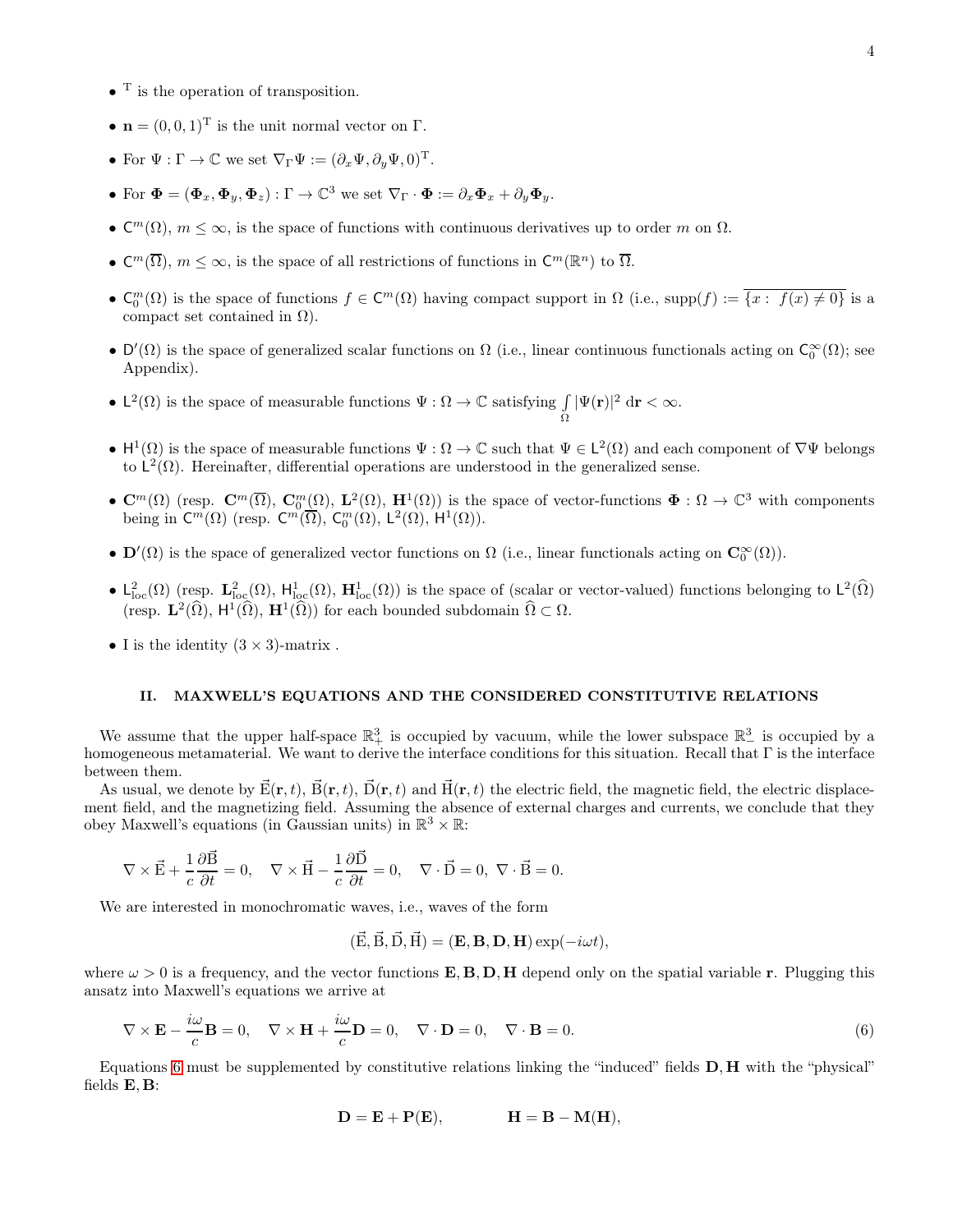where **P** and **M** are the polarization and the magnetization, respectively. Note that here we are concerned only with centro-symmetric metamaterials where electro-magnetic coupling effects are not encountered. Therefore, the polarization depends only on  $E$  and the magnetization depends only on  $H$ . The consideration of non-centro-symmetric materials, of course, can be integrated into the discussion but it does not affect our conclusions.

We can assume that  $M \equiv 0$ . This simply suggests that all the natural materials we are considering are non-magnetic in their intrinsic response. The magnetic effects we possibly observe always emerge from a nonlocal electric response. Under such assumption we easily get from Eqns. [6](#page-3-1) the following equation for  $\mathbf{E}$ :

$$
\nabla \times \nabla \times \mathbf{E} = \frac{\omega^2}{c^2} \left( \mathbf{E} + \mathbf{P}(\mathbf{E}) \right). \tag{7}
$$

We assume that the upper half space is filled by vacuum. Hence, for  $z > 0$  one has  $P \equiv 0$ , while for  $z < 0$  (i.e., in the metamaterial) we assume the following constitutive relations that resemble those already mentioned in Eqn. [4:](#page-2-0)

$$
\mathbf{P}(\mathbf{E}) = (\varepsilon - 1)\mathbf{E} + \nabla \times \alpha (\nabla \times \mathbf{E}) + \sum_{j \in \{x, y, z\}} \partial_j (\beta^j \partial_j \mathbf{E}) + \nabla \times \nabla \times \gamma (\nabla \times \nabla \times \mathbf{E}).
$$
\n(8)

Here  $\varepsilon, \alpha, \beta^j, \gamma : \overline{\mathbb{R}^3_-} \to \mathbb{C}^{3 \times 3}$  are matrix-functions with  $C^{\infty}$ -smooth and bounded entries. They depend on the frequency, i.e. the material properties are dispersive. The frequency dependency is suppressed here to simplify the notation. As we consider homogenous metamaterials, they do not depend on the spatial coordinates. Thus, the considered wave equation can be rewritten as

$$
\nabla \times \nabla \times \mathbf{E} = \frac{\omega^2}{c^2} \left( \tilde{\varepsilon} \mathbf{E} + \nabla \times \tilde{\alpha} \left( \nabla \times \mathbf{E} \right) + \sum_{j \in \{x, y, z\}} \partial_j \left( \tilde{\beta}^j \partial_j \mathbf{E} \right) + \nabla \times \nabla \times \tilde{\gamma} \left( \nabla \times \nabla \times \mathbf{E} \right) \right), \quad (9)
$$

where

$$
\tilde{\varepsilon} = \begin{cases} \varepsilon, & z < 0, \\ 1, & z > 0, \end{cases} \quad \tilde{\alpha} = \begin{cases} \alpha, & z < 0, \\ 0, & z > 0, \end{cases} \quad \tilde{\beta}^j = \begin{cases} \beta^j, & z < 0, \\ 0, & z > 0, \end{cases} \quad \tilde{\gamma} = \begin{cases} \gamma, & z < 0, \\ 0, & z > 0. \end{cases}
$$

#### <span id="page-4-4"></span><span id="page-4-3"></span><span id="page-4-1"></span><span id="page-4-0"></span>III. GENERALISED SOLUTIONS

Up to now our considerations were rather formal. Now it is time to ask: in which sense has Eqn[.9](#page-4-1) to be understood? Since the matrix-functions  $\tilde{\varepsilon}, \tilde{\alpha}, \tilde{\beta}^j, \tilde{\gamma}$  are only piecewise continuous, we are not allowed to regard the differential expression on the right-hand-side of Eqn. [9](#page-4-1) in the classical sense. The natural idea is then to treat this equation in a suitable generalised sense. From these considerations we can extract already specific requirements concerning the different functions, in particular concerning the spaces in which they are defined. This is helpful in the following sections as interface conditions can be found that require the mere analysis of the space in which these functions are living.

Recall (see Appendix for more details) that the notation  $\mathbf{D}'(\mathbb{R}^3)$  stands for the space of generalised functions (distributions), i.e., linear functionals acting continuously on  $\mathbf{C}_0^{\infty}(\mathbb{R}^3)$ . For example, for  $\mathbf{E} \in \mathbf{L}^2_{loc}(\mathbb{R}^3)$ ,  $\nabla \times \mathbf{E} \in \mathbf{D}'(\mathbb{R}^3)$ is defined by the action

<span id="page-4-2"></span>
$$
(\nabla\times\mathbf{E})[\mathbf{\Phi}]:=\int\limits_{\mathbb{R}^3}\mathbf{E}\cdot(\nabla\times\mathbf{\Phi})\;\mathrm{d}\mathbf{r},\;\mathbf{\Phi}\in\mathbf{C}_0^\infty(\mathbb{R}^3),
$$

which mimics partial integration. Also higher derivatives of  $\mathbf{E} \in L^2_{loc}(\mathbb{R}^3)$  can be defined analogously, but the discontinuous function  $\tilde{\alpha}$  on the right-hand-side of Eqn. [9](#page-4-1) causes difficulties in mimicing partial integration (which would be no problem if  $\tilde{\alpha}$  was a  $C^1$ -function). We can solve this difficulty by requiring the additional regularity condition  $\nabla \times \mathbf{E} \in \mathbf{L}^2_{loc}(\mathbb{R}^3_-)$ . Under this assumption the product  $\tilde{\alpha}(\nabla \times \mathbf{E})$  is a (regular) generalized function, which is defined by  $\alpha(\nabla \times \mathbf{E})$  in  $\mathbb{R}^3$  and 0 in  $\mathbb{R}^3$  and now we are able to define its generalized  $\nabla \times$ -derivative. Actually we require even  $\nabla \times \mathbf{E} \in \mathbf{L}^2_{loc}(\mathbb{R}^3)$ , in order to treat the *left-hand-side* of [11](#page-5-1) appropriately when defining generalized solutions. Note that the property  $\nabla \times \mathbf{E} \in L^2_{loc}(\mathbb{R}^3)$  is not guaranteed by the requirement that  $\nabla \times \mathbf{E}$  is in  $L^2_{loc}(\mathbb{R}^3_+)$ and in  $\mathbf{L}^2_{\text{loc}}(\mathbb{R}^3_-)$ , but also (some kind of) continuity of the tangential component of **E** at the interface is needed.

Analogous considerations for the other terms in Eqn. [9](#page-4-1) lead to the following natural regularity assumptions:

$$
\mathbf{E} \in \mathbf{L}^2_{\text{loc}}(\mathbb{R}^3), \quad \nabla \times \mathbf{E} \in \mathbf{L}^2_{\text{loc}}(\mathbb{R}^3), \quad \mathbf{E} \in \mathbf{H}^1_{\text{loc}}(\mathbb{R}^3_-), \quad \nabla \times \nabla \times \mathbf{E} \in \mathbf{L}^2_{\text{loc}}(\mathbb{R}^3_-). \tag{10}
$$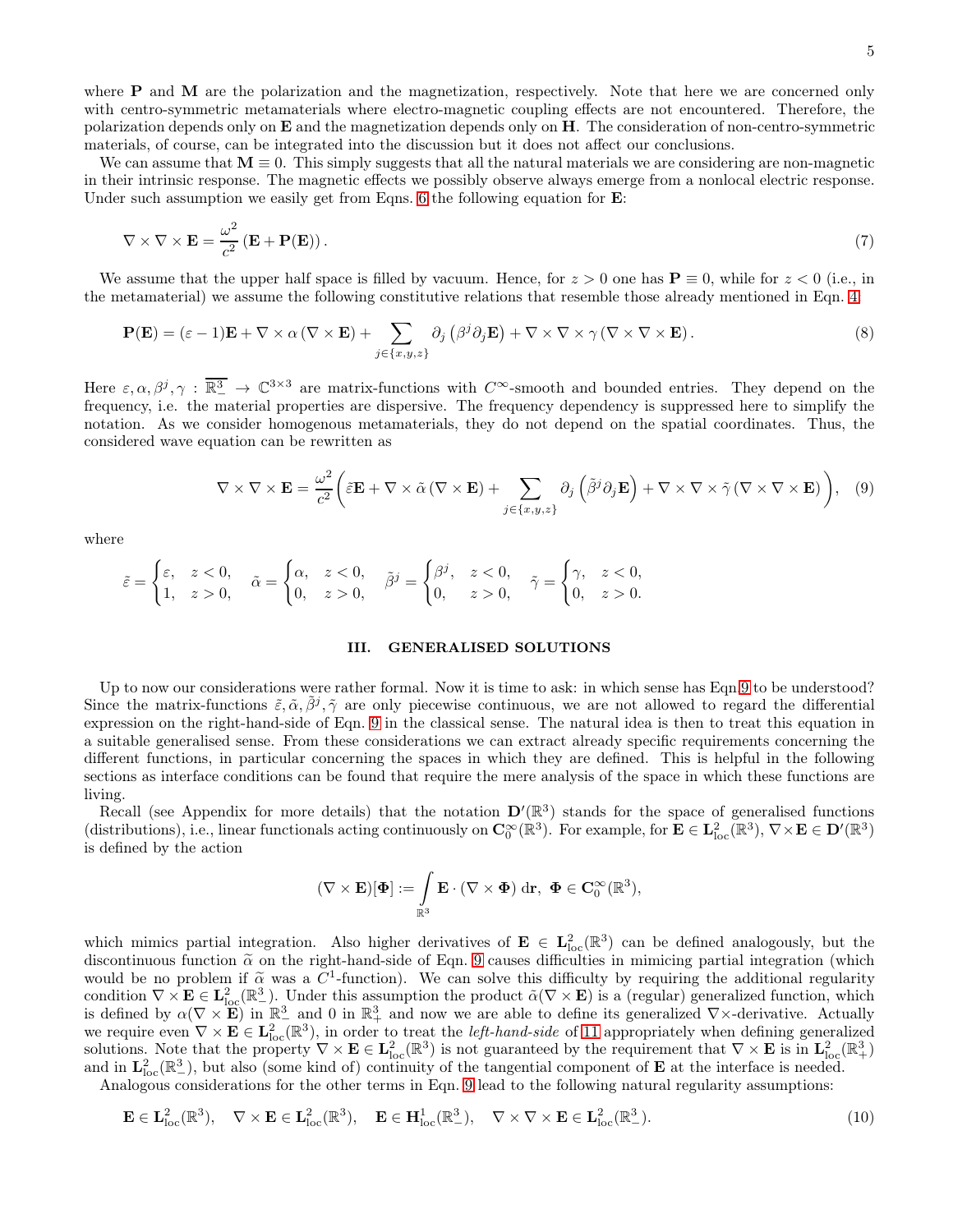<span id="page-5-1"></span>
$$
\forall \Phi \in \mathbf{C}_0^{\infty}(\mathbb{R}^3): \int_{\mathbb{R}^3} (\nabla \times \mathbf{E}) \cdot (\nabla \times \Phi) \, d\mathbf{r} = \frac{\omega^2}{c^2} \int_{\mathbb{R}^3_+} \mathbf{E} \cdot \Phi \, d\mathbf{r} + \frac{\omega^2}{c^2} \int_{\mathbb{R}^3_-} \left( \varepsilon \mathbf{E} \cdot \Phi \right) \, d\mathbf{r} + \alpha \left( \nabla \times \mathbf{E} \right) \cdot \left( \nabla \times \Phi \right) - \sum_{j \in \{x, y, z\}} \beta^j \partial_j \mathbf{E} \cdot \partial_j \Phi + \gamma \left( \nabla \times \nabla \times \mathbf{E} \right) \cdot \left( \nabla \times \nabla \times \Phi \right) \right) d\mathbf{r}.
$$
 (11)

The vector-function  $\mathbf{E}: \mathbb{R}^3 \to \mathbb{C}$  is said to be a *generalized* (or weak) solution to Eqn. [9](#page-4-1) if it meets the regularity properties given in conditions [10](#page-4-2) and satisfies Eqn. [11.](#page-5-1)

Note that one can introduce another definition of the generalized solution in which the requirement  $\nabla \times \mathbf{E} \in \mathbf{L}^2_{\text{loc}}(\mathbb{R}^3)$ is omitted: we say that  $\mathbf{E} : \mathbb{R}^3 \to \mathbb{C}$  a very weak solution to [9](#page-4-1) if  $\mathbf{E} \in \mathbf{L}^2_{\text{loc}}(\mathbb{R}^3)$ ,  $\mathbf{E} \in \mathbf{H}^1_{\text{loc}}(\mathbb{R}^3)$  (implying also  $\nabla \times \mathbf{E} \in \mathbf{L}^{2}(\mathbb{R}^{3}_{-}), \ \nabla \times \nabla \times \mathbf{E} \in \mathbf{L}^{2}_{\text{loc}}(\mathbb{R}^{3}_{-}) \text{ and } \forall \mathbf{\Phi} \in \mathbf{C}_{0}^{\infty}(\mathbb{R}^{3}) \ \ \int$  $\int_{\mathbb{R}^3} \mathbf{E} \cdot (\nabla \times \nabla \times \mathbf{\Phi}) d\mathbf{r} = \overline{\text{RHS}}_{11}$ , where  $\overline{\text{RHS}}_{11}$ 

denotes the right-hand-side of equality [11.](#page-5-1) Evidently, if **E** is a weak solution to [9](#page-4-1) then it is also a very weak solution (apparently the opposite is not true). In this paper we focus on weak solutions since for local constitutive relations (i.e.,  $\alpha = \gamma = \beta^{j} = 0$ ) they satisfy classical interface conditions  $[\mathbf{E} \times n]$ ,  $[\mathbf{E} \times n]$ ,  $[(\nabla \times \mathbf{E}) \times n]$ ,  $[(\nabla \times \mathbf{E}) \cdot n] = 0$  on  $\Gamma$ (here  $[\dots]$  stands for the jump of the enclosed quantity across  $\Gamma$ ) – this follows immediately from our results below.

We also remark that analogous considerations can be performed for  $L^1$ -type spaces. Nevertheless, we prefer to deal with  $\mathbf{L}^2$  functions and spaces, since we expect that the  $\mathbf{L}^2$  setting yields more benefits in subsequent research (in particular, since  $L^2$  is a Hilbert space).

Let **E** be a generalized solution to Eqn. [9.](#page-4-1) It is easy to show, just by taking  $\Phi \in \mathbb{C}_0^{\infty}(\mathbb{R}^3_+)$  in Eqn. [11,](#page-5-1) that

$$
\nabla \times \nabla \times \mathbf{E} \in \mathbf{L}^2_{\text{loc}}(\mathbb{R}^3_+) \tag{12}
$$

and

<span id="page-5-6"></span>
$$
\nabla \times \nabla \times \mathbf{E} = \frac{\omega^2}{c^2} \mathbf{E} \text{ for almost all } x \in \mathbb{R}^3_+.
$$
 (13)

"Almost all" means that the set consisting of points  $x \in \mathbb{R}^3_+$  at which the property expressed in Eqn. [13](#page-5-2) fails has a Lebesque measure zero.

Similarly, taking  $\Phi \in \mathbf{C}_0^{\infty}(\mathbb{R}^3)$ , we conclude that

$$
\nabla \times \alpha (\nabla \times \mathbf{E}) + \sum_{j \in \{x, y, z\}} \partial_j (\beta^j \partial_j \mathbf{E}) + \nabla \times \nabla \times \gamma (\nabla \times \nabla \times \mathbf{E}) \in \mathbf{L}^2_{\text{loc}}(\mathbb{R}^3_-)
$$
(14)

and

$$
\nabla \times \nabla \times \mathbf{E} = \frac{\omega^2}{c^2} \bigg( \varepsilon \mathbf{E} + \nabla \times \alpha \left( \nabla \times \mathbf{E} \right) + \sum_{j \in \{x, y, z\}} \partial_j \left( \beta^j \partial_j \mathbf{E} \right) + \nabla \times \nabla \times \gamma \left( \nabla \times \nabla \times \mathbf{E} \right) \bigg) \text{ for almost all } x \in \mathbb{R}^3_-. \tag{15}
$$

Note that the regularity property given in expression [14](#page-5-3) means that the sum of the generalized functions that appear in this expression are in  $\mathbf{L}^2_{\text{loc}}(\mathbb{R}^3_-)$ , but it does not imply that the individual generalized functions belong to  $\mathbf{L}^2_{\text{loc}}(\mathbb{R}^3_-)$ .

Now that we have analyzed generalized solutions outside the interface Γ, we can derive the actual interface conditions in the next section.

## <span id="page-5-5"></span><span id="page-5-4"></span><span id="page-5-3"></span><span id="page-5-2"></span><span id="page-5-0"></span>IV. DERIVATION OF THE INTERFACE CONDITIONS

Let **E** be a generalised solution to Eqn. [9.](#page-4-1) We denote by  $\mathbf{E}_+$  and  $\mathbf{E}_-$  the restrictions of **E** to  $\mathbb{R}^3_+$  and  $\mathbb{R}^3_-$ , respectively. Also, we additionally assume in this section that  $E$  is smooth in each half-space, namely

$$
\mathbf{E}_{+} \in C^{4}(\overline{\mathbb{R}^{3}_{+}}), \ \mathbf{E}_{-} \in C^{4}(\overline{\mathbb{R}^{3}_{-}}). \tag{16}
$$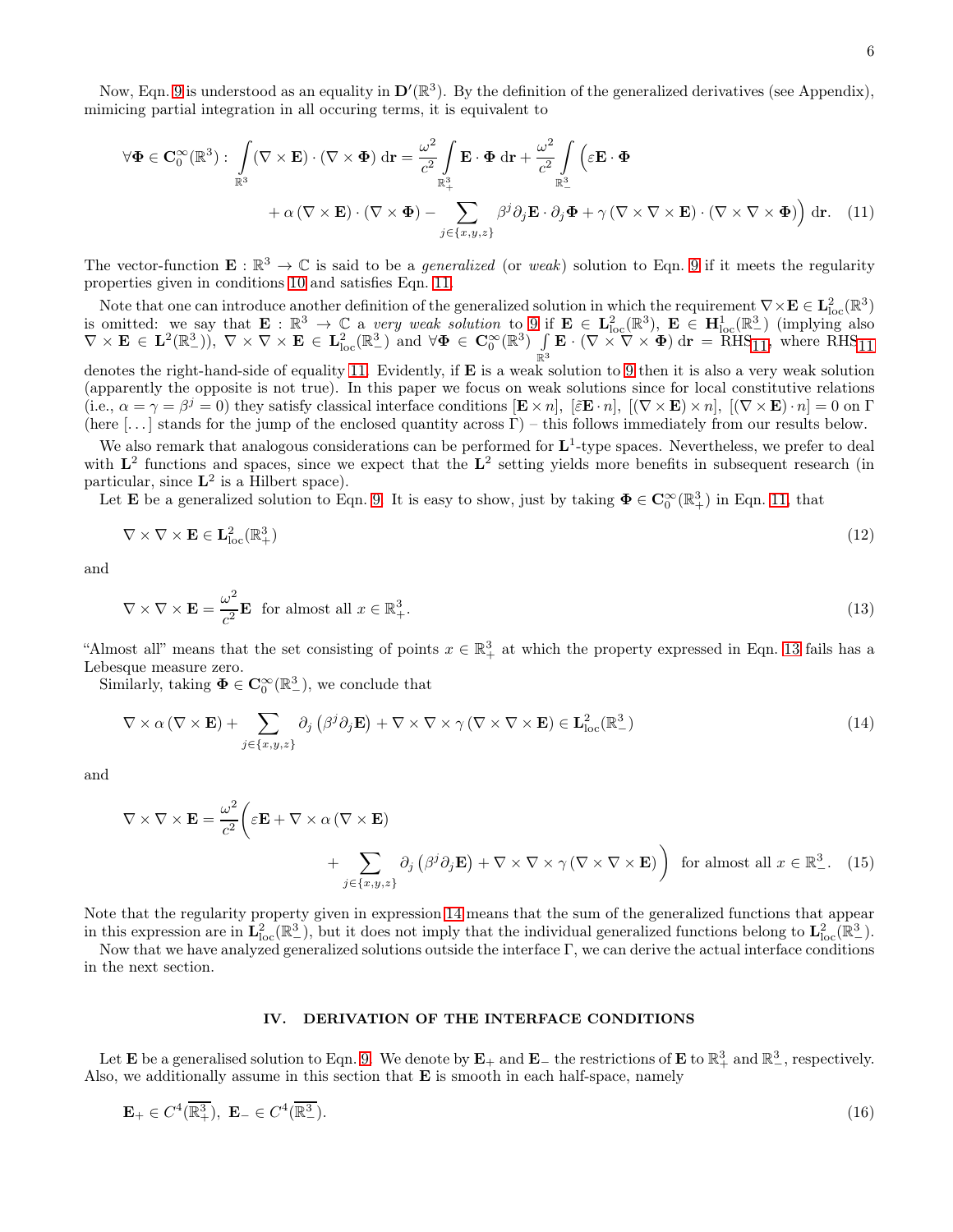These additional smoothness conditions are indeed satisfied if the coefficients  $\alpha, \beta^s, \gamma$  are smooth, at least in the case where the differential Eqn. [9](#page-4-1) is elliptic (e.g., if  $\gamma$  is positive definite); see [\[42\]](#page-20-0). The interface conditions we are going to derive in this section under the additional smoothness assumption expressed in [16](#page-5-4) also remain valid when only our conditions [10](#page-4-2) are satisfied. But then they hold only in some generalized sense which needs the concept of traces. This will be outlined in Section [VI.](#page-13-0)

Below in volume integrals we will use the notation **E**, while in integrals over  $\Gamma$  we deal with  $\mathbf{E}_+$  and  $\mathbf{E}_-$ . In the following we distinguish between the main interface conditions and two alternative interface conditions. These alternative interface conditions do not contain any further information and indeed can be derived from the main interface conditions. However, their documentation seems useful as these alternative interface conditions look simpler. This may make them more suitable for use in some specific situations.

#### <span id="page-6-5"></span><span id="page-6-4"></span><span id="page-6-0"></span>A. Main interface conditions

In the following we want to prove that if  $\bf{E}$  is a generalized solution of Eqn. [9](#page-4-1) and satisfies the regularity assumptions [16,](#page-5-4) then E satisfies the following interface conditions on Γ:

$$
(\mathbf{E}_{+} - \mathbf{E}_{-}) \times \mathbf{n} = 0, \tag{C_1}
$$

$$
(\nabla \times \mathbf{E}_{+} - \nabla \times \mathbf{E}_{-}) \times \mathbf{n} + \frac{\omega^{2}}{c^{2}} (\alpha \nabla \times \mathbf{E}_{-} + \nabla \times \gamma \nabla \times \nabla \times \mathbf{E}_{-}) \times \mathbf{n} - \frac{\omega^{2}}{c^{2}} (\mathbf{I} - \mathbf{n} \mathbf{n}^{\mathrm{T}}) \beta^{z} \partial_{z} \mathbf{E}_{-} = 0, \tag{C_{2}
$$

$$
(\gamma \nabla \times \nabla \times \mathbf{E}_{-}) \times \mathbf{n} = 0, \tag{C_3}
$$

$$
(\beta^z \partial_z \mathbf{E}_-) \cdot \mathbf{n} = 0. \tag{C_4}
$$

Conversely, if **E** satisfies [16,](#page-5-4) solves [13](#page-5-2) in  $\mathbb{R}^3_+$ , solves [15](#page-5-5) in  $\mathbb{R}^3_-$  and the conditions  $C_1$ - $C_4$  are fulfilled, then **E** is a generalized solution to [9.](#page-4-1) Please note, these interface conditions are one of the central results from our contributions. In the following we prove each of them.

## <span id="page-6-2"></span><span id="page-6-1"></span>1. Proof of the first interface condition

Since  $\mathbf{E} \in \mathbf{L}^2_{\text{loc}}(\mathbb{R}^3)$  and  $\nabla \times \mathbf{E} \in \mathbf{L}^2_{\text{loc}}(\mathbb{R}^3)$  we have

$$
\forall \Phi \in \mathbf{C}_0^{\infty}(\mathbb{R}^3): \int_{\mathbb{R}^3} \mathbf{E} \cdot (\nabla \times \Phi) \, \mathrm{d}\mathbf{r} = \int_{\mathbb{R}^3} (\nabla \times \mathbf{E}) \cdot \Phi \, \mathrm{d}\mathbf{r}.
$$
 (17)

On the other hand, by integrating by parts in each half-space we obtain

$$
\int_{\mathbb{R}^3} (\nabla \times \mathbf{E}) \cdot \Phi \, d\mathbf{r} = \int_{\mathbb{R}^3} (\nabla \times \mathbf{E}) \cdot \Phi \, d\mathbf{r} + \int_{\mathbb{R}^3_+} (\nabla \times \mathbf{E}) \cdot \Phi \, d\mathbf{r}
$$
\n
$$
= \int_{\mathbb{R}^3} \mathbf{E} \cdot (\nabla \times \Phi) \, d\mathbf{r} + \int_{\mathbb{R}^3_+} \mathbf{E} \cdot (\nabla \times \Phi) \, d\mathbf{r} + \int_{\Gamma} (\mathbf{E}_+ \times \mathbf{n} - \mathbf{E}_- \times \mathbf{n}) \cdot \Phi \, d\mathbf{s}
$$
\n
$$
= \int_{\mathbb{R}^3} \mathbf{E} \cdot (\nabla \times \Phi) \, d\mathbf{r} + \int_{\Gamma} (\mathbf{E}_+ \times \mathbf{n} - \mathbf{E}_- \times \mathbf{n}) \cdot \Phi \, d\mathbf{s}, \quad (18)
$$

where ds = dx dy is the area of the surface element on Γ. Since  $\Phi$  is arbitrary, we obtain from Eqns. [17](#page-6-2) and [18](#page-6-3) the first interface conditions  $C_1$ .

### <span id="page-6-3"></span>2. Proof of the second interface condition

To proof the second interface condition we decompose each integral in Eqn. [11](#page-5-1) in a sum of integrals over  $\mathbb{R}^3_-$  and  $\mathbb{R}^3_+$  and integrate by parts in such a way that all the derivatives shift from  $\Phi$  to **E**. Then, moving all volume integrals to the left-hand-side and all integrals over  $\Gamma$  to the right-hand-side, we get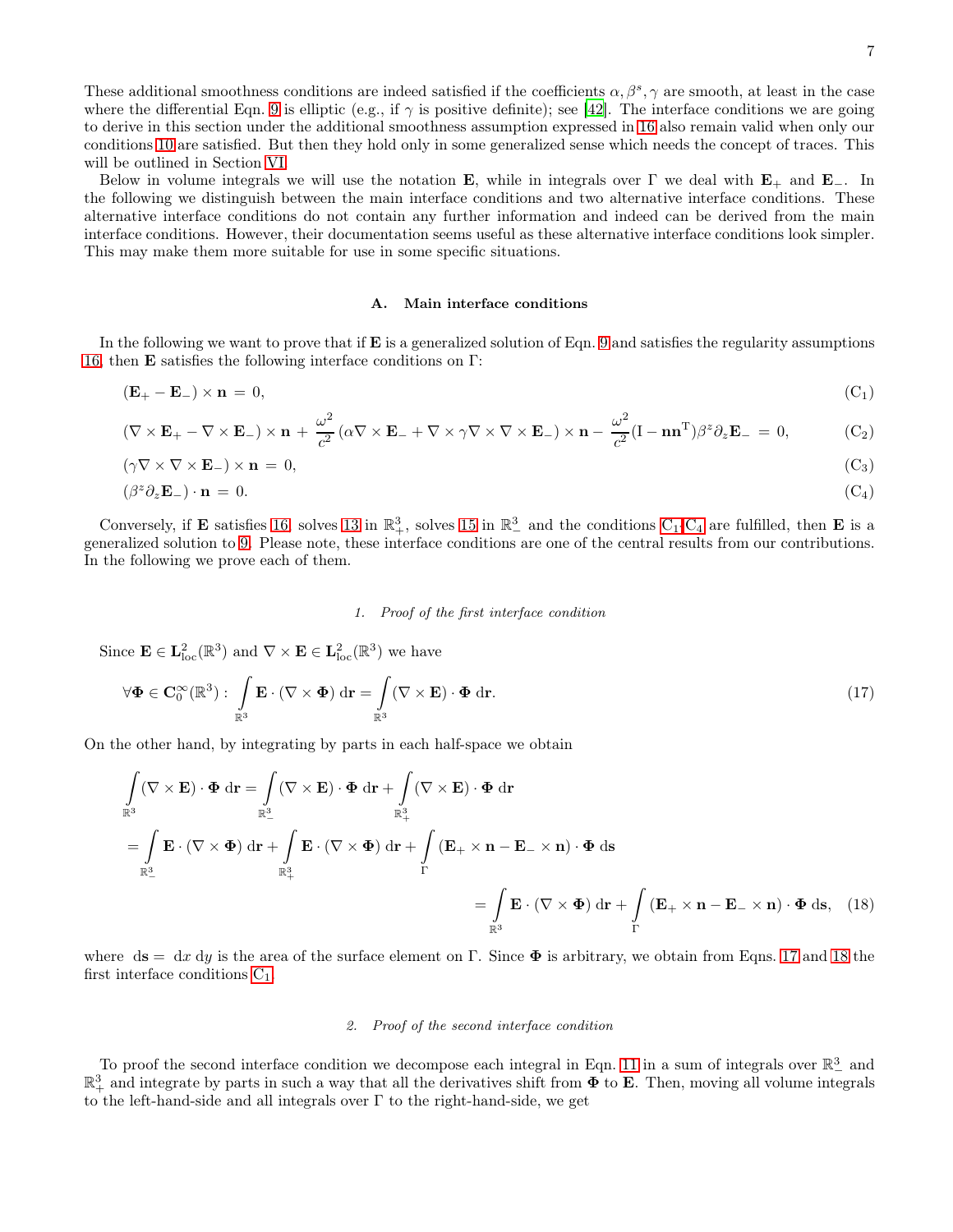$$
\int_{\mathbb{R}^3} (\nabla \times \nabla \times \mathbf{E}) \cdot \Phi \, d\mathbf{r} - \frac{\omega^2}{c^2} \int_{\mathbb{R}^3_+} \mathbf{E} \cdot \Phi \, d\mathbf{r} - \frac{\omega^2}{c^2} \int_{\mathbb{R}^3_-} \left( \varepsilon \mathbf{E} + \nabla \times \alpha \nabla \times \mathbf{E} + \sum_{j \in \{x, y, z\}} \partial_j \left( \beta^j \partial_j \mathbf{E} \right) + \nabla \times \nabla \times \gamma \left( \nabla \times \nabla \times \mathbf{E} \right) \right) \cdot \Phi \, d\mathbf{r}
$$
\n
$$
= \int_{\Gamma} \left( \left( \nabla \times \mathbf{E}_+ - \nabla \times \mathbf{E}_- + \frac{\omega^2}{c^2} \left( \alpha \nabla \times \mathbf{E}_- + \nabla \times \gamma \nabla \times \nabla \times \mathbf{E}_- \right) \right) \times \mathbf{n} \right) \cdot \Phi \, d\mathbf{s}
$$
\n
$$
+ \frac{\omega^2}{c^2} \int_{\Gamma} \left( (\gamma \nabla \times \nabla \times \mathbf{E}_-) \times \mathbf{n} \right) \cdot (\nabla \times \Phi) \, d\mathbf{s} - \frac{\omega^2}{c^2} \int_{\Gamma} \left( \beta^z \partial_z \mathbf{E}_- \right) \cdot \Phi \, d\mathbf{s}.
$$
\n(19)

Due to Eqns. [13](#page-5-2) and [15,](#page-5-5) the left-hand-side of Eqn. [19](#page-7-0) vanishes and thus Eqn. [19](#page-7-0) can be rewritten as follows:

$$
\int_{\Gamma} \left( \left( \nabla \times \mathbf{E}_{+} - \nabla \times \mathbf{E}_{-} + \frac{\omega^{2}}{c^{2}} \left( \alpha \nabla \times \mathbf{E}_{-} + \nabla \times \gamma \nabla \times \nabla \times \mathbf{E}_{-} \right) \right) \times \mathbf{n} - \frac{\omega^{2}}{c^{2}} (\mathbf{I} - \mathbf{n} \mathbf{n}^{\mathrm{T}}) \beta^{z} \partial_{z} \mathbf{E}_{-} \right) \cdot \mathbf{\Phi} \, \mathrm{d}\mathbf{s}
$$

$$
+ \frac{\omega^{2}}{c^{2}} \int_{\Gamma} \left( (\gamma \nabla \times \nabla \times \mathbf{E}_{-}) \times \mathbf{n} \right) \cdot (\nabla \times \mathbf{\Phi}) \, \mathrm{d}\mathbf{s} - \frac{\omega^{2}}{c^{2}} \int_{\Gamma} (\mathbf{n} \mathbf{n}^{\mathrm{T}} \beta^{z} \partial_{z} \mathbf{E}_{-}) \cdot \mathbf{\Phi} \, \mathrm{d}\mathbf{s} = 0. \quad (20)
$$

Now, we choose the function  $\Phi$  of the form

$$
\mathbf{\Phi}(\mathbf{r}) = (\Phi_1(x, y)\eta(z), \Phi_2(x, y)\eta(z), 0)^{\mathrm{T}}, \tag{21}
$$

where  $\Phi_1, \Phi_2 \in C_0^{\infty}(\mathbb{R}^2)$ ,  $\eta \in C_0^{\infty}(\mathbb{R})$ , moreover  $\eta|_{\{|z| < \delta\}} = 1$  for some  $\delta > 0$ . One has:  $\nabla \times \Phi = (-\Phi_2 \eta', \Phi_1 \eta', (\partial_x \Phi_2 - \partial_y \phi_1, \partial_y \phi_2 - \partial_z \phi_1)]$  $(\partial_y \Phi_1)\eta$ <sup>T</sup>, whence

<span id="page-7-5"></span><span id="page-7-2"></span><span id="page-7-1"></span><span id="page-7-0"></span>
$$
\nabla \times \mathbf{\Phi}|_{\Gamma} = (0, 0, \ \partial_x \Phi_2 - \partial_y \Phi_1)^{\mathrm{T}},
$$

and, hence, the second integral in Eqn. [20](#page-7-1) vanishes. Since the z-component of  $\Phi$  is equal to zero, the third integral in Eqn. [20](#page-7-1) also vanishes. Thus

$$
\int_{\Gamma} \left( \left( \nabla \times \mathbf{E}_{+} - \nabla \times \mathbf{E}_{-} + \frac{\omega^{2}}{c^{2}} \left( \alpha \nabla \times \mathbf{E}_{-} + \nabla \times \gamma \nabla \times \nabla \times \mathbf{E}_{-} \right) \right) \times \mathbf{n} - \frac{\omega^{2}}{c^{2}} (\mathbf{I} - \mathbf{n} \mathbf{n}^{\mathrm{T}}) \beta^{z} \partial_{z} \mathbf{E}_{-} \right) \cdot (\Phi_{1}, \Phi_{2}, 0)^{\mathrm{T}} \, \mathrm{d}\mathbf{s} = 0. \quad (22)
$$

Finally, since the functions  $\Phi_1$  and  $\Phi_2$  are arbitrary, we conclude from Eqn. [22](#page-7-2) the interface condition  $C_2$ .

# <span id="page-7-6"></span><span id="page-7-4"></span><span id="page-7-3"></span>3. Proof of the third interface condition

To proof the third interface condition we take the function  $\Phi$  of the form

$$
\mathbf{\Phi}(\mathbf{r}) = (\Phi_2(x, y)z\eta(z), -\Phi_1(x, y)z\eta(z), 0)^{\mathrm{T}}.
$$
\n(23)

As before,  $\Phi_1, \Phi_2 \in C_0^{\infty}(\mathbb{R}^2)$ ,  $\eta \in C_0^{\infty}(\mathbb{R})$ , and  $\eta|_{\{|z| < \delta\}} = 1$  for some  $\delta > 0$ . We get  $\nabla \times \mathbf{\Phi} = ((\eta + z\eta')\Phi_1, (\eta + z\eta')\Phi_2, (\eta + z\eta')\Phi_3, (\eta + z\eta')\Phi_4, (\eta + z\eta')\Phi_5, (\eta + z\eta')\Phi_6, (\eta + z\eta')\Phi_7, (\eta + z\eta')\Phi_$  $(z\eta')\Phi_2, \,(-\partial_x\Phi_1-\partial_y\Phi_2)z\eta)^{\mathrm{T}}$  and hence

$$
\mathbf{\Phi}|_{\Gamma} = 0, \quad \nabla \times \mathbf{\Phi}|_{\Gamma} = (\Phi_1, \Phi_2, 0)^{\mathrm{T}}.
$$
\n(24)

We plug this function  $\Phi$  into Eqn. [20.](#page-7-1) Due to [24,](#page-7-3) all integrals in Eqn. [20](#page-7-1) vanish except the second one. Thus one gets:

$$
\int_{\Gamma} \left( (\gamma \nabla \times \nabla \times \mathbf{E}_{-}) \times \mathbf{n} \right) \cdot (\Phi_{1}, \Phi_{2}, 0)^{\mathrm{T}} \, \mathrm{d}\mathbf{s} = 0. \tag{25}
$$

Since  $\Phi_1$  and  $\Phi_2$  are arbitrary, Eqn. [25](#page-7-4) implies the third interface condition  $C_3$ .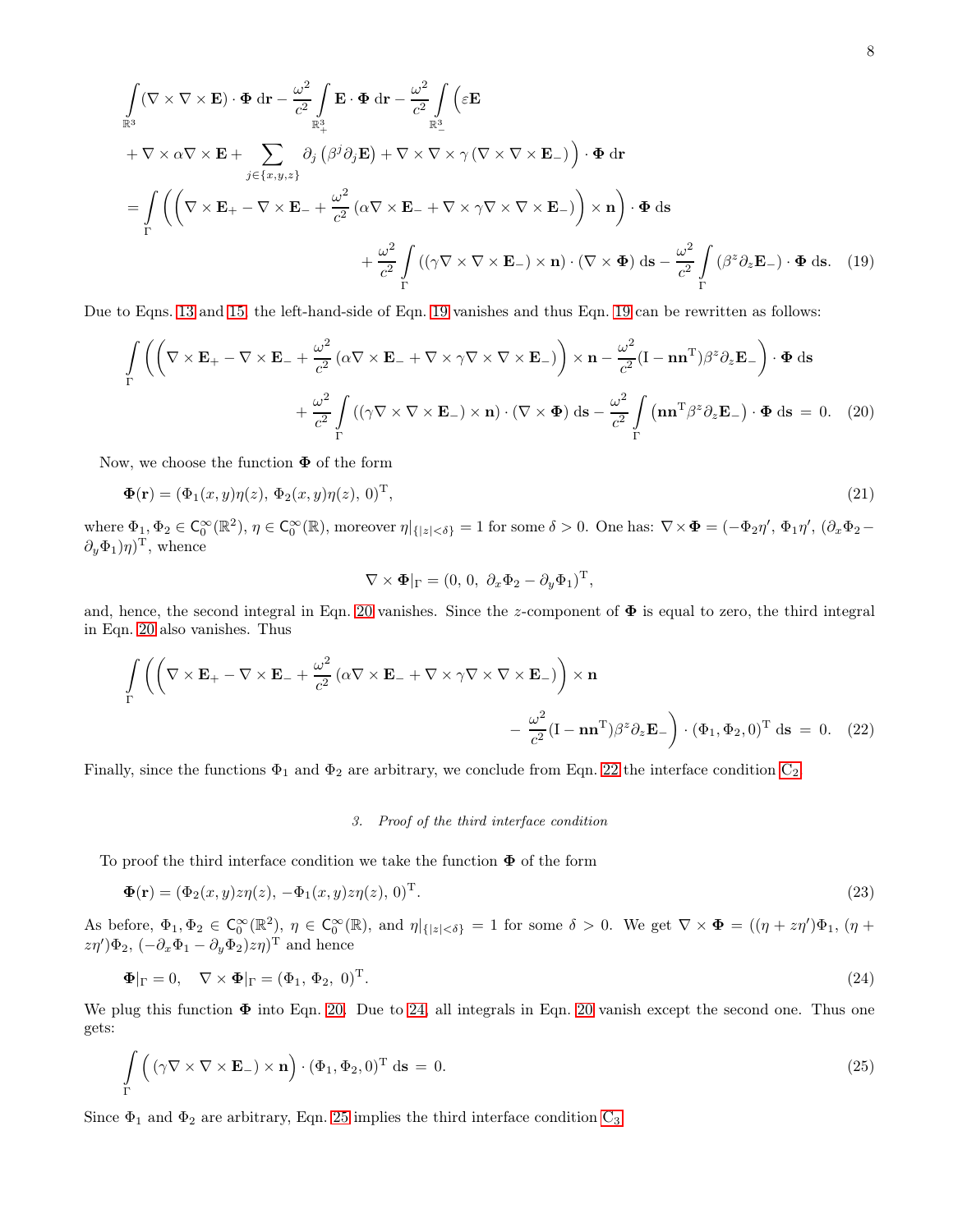Finally, due to  $C_2$ ,  $C_3$ , the first two integrals in Eqn. [20](#page-7-1) vanish for any arbitrary function  $\Phi$ , whence one gets

$$
\int_{\Gamma} (\mathbf{n} \mathbf{n}^{\mathrm{T}} \beta^z \partial_z \mathbf{E}_-) \cdot \mathbf{\Phi} \, \mathrm{d} \mathbf{s} = 0,\tag{26}
$$

and, consequently, we arrive at the last condition  $C_4$ .

### 5. Further remarks

Conversely, let now **E** satisfy requirement [16,](#page-5-4) solve Eqn. [13](#page-5-2) in  $\mathbb{R}^3_+$ , solve Eqn. [15](#page-5-5) in  $\mathbb{R}^3_-$ , and let  $C_1-C_4$  hold. We have to show that  $E$  is a generalized solution to Eqn. [9.](#page-4-1)

Indeed, it follows from the assumption [16](#page-5-4) that  $\mathbf{E} \in \mathbf{L}^2_{\text{loc}}(\mathbb{R}^3)$ ,  $\mathbf{E} \in \mathbf{H}^1_{\text{loc}}(\mathbb{R}^3)$  and  $\nabla \times \nabla \times \mathbf{E} \in \mathbf{L}^2_{\text{loc}}(\mathbb{R}^3)$ . Moreover, due to  $C_1$ ,  $\nabla \times \mathbf{E} \in \mathbf{L}^2_{loc}(\mathbb{R}^3)$ . Thus, conditions [10](#page-4-2) are satisfied.

Integrating by parts we get for an arbitrary  $\mathbf{\Phi} \in \mathbf{C}_0^{\infty}(\mathbb{R}^3)$ :

$$
\int_{\mathbb{R}^3} (\nabla \times \mathbf{E}) \cdot (\nabla \times \mathbf{\Phi}) \, d\mathbf{r} - \frac{\omega^2}{c^2} \int_{\mathbb{R}^3_+} \mathbf{E} \cdot \mathbf{\Phi} \, d\mathbf{r} - \frac{\omega^2}{c^2} \int_{\mathbb{R}^3_-} \left( \varepsilon \mathbf{E} \cdot \mathbf{\Phi} + \alpha (\nabla \times \mathbf{E}) \cdot (\nabla \times \mathbf{\Phi}) \right) \, d\mathbf{r} = LHS_{19} - RHS_{19}. \tag{27}
$$

where  $LHS_{19}$  (resp.  $RHS_{19}$ ) is the expression standing in the left-hand-side (resp. right-hand-side) of Eqn. [19.](#page-7-0) Due to [13-](#page-5-2)[15,](#page-5-5) LHS<sub>19</sub> = 0 and, due to conditions  $C_2-C_4$  $C_2-C_4$  $C_2-C_4$ , RHS<sub>19</sub> = 0. Therefore, Eqn. [11](#page-5-1) holds true and, consequently, **E** is a generalized solution to Eqn. [9.](#page-4-1)

With that we have been offering proofs for the main interface conditions. In the following, we formulate two alternative interface conditions that can be used as well, but they are not fundamental since they follow from the definition of the generalized solution and the main interface conditions.

#### B. Alternative interface conditions

Let **E** be a generalized solution to Eqn. [9](#page-4-1) satisfying the regularity assumptions [16.](#page-5-4) Then **E** meets the interface conditions  $C_1-C_4$  $C_1-C_4$  $C_1-C_4$ . The fulfilment of  $C_1-C_4$  is also a sufficient condition for being a generalized solution if [13](#page-5-2) and [15](#page-5-5) hold – see the statement after conditions  $C_1-C_4$  $C_1-C_4$  $C_1-C_4$ . In this subsection, we derive two alternative interface conditions on Γ. They appear slightly simpler and are, therefore, of practical use in further research.

#### 1. First alternative interface condition

Let  $\Psi \in \mathsf{C}_0^{\infty}(\mathbb{R}^3)$  be an arbitrary function. Since  $\nabla \times \mathbf{E} \in \mathbf{L}^2_{\text{loc}}(\mathbb{R}^3)$ ,  $\nabla \cdot (\nabla \times \mathbf{E}) = 0$  and  $\nabla \times (\nabla \Psi) = 0$  one has

$$
0 = -\int_{\mathbb{R}^3} (\nabla \cdot (\nabla \times \mathbf{E})) \Psi \, d\mathbf{r} = -\int_{\mathbb{R}^3_+} (\nabla \cdot (\nabla \times \mathbf{E})) \Psi \, d\mathbf{r} - \int_{\mathbb{R}^3_+} (\nabla \cdot (\nabla \times \mathbf{E})) \Psi \, d\mathbf{r}
$$
  
\n
$$
= \int_{\Gamma} ((\nabla \times \mathbf{E}_+ - \nabla \times \mathbf{E}_-) \cdot \mathbf{n}) \Psi \, d\mathbf{s} + \int_{\mathbb{R}^3_+} (\nabla \times \mathbf{E}) \cdot (\nabla \Psi) \, d\mathbf{r} + \int_{\mathbb{R}^3_-} (\nabla \times \mathbf{E}) \cdot (\nabla \Psi) \, d\mathbf{r}
$$
  
\n
$$
= \int_{\Gamma} ((\nabla \times \mathbf{E}_+ - \nabla \times \mathbf{E}_-) \cdot \mathbf{n}) \Psi \, d\mathbf{s} + \int_{\Gamma} ((\mathbf{E}_+ - \mathbf{E}_-) \times \mathbf{n}) \cdot \nabla \Psi \, d\mathbf{s} + \int_{\mathbb{R}^3} \mathbf{E} \cdot (\nabla \times (\nabla \Psi)) \, d\mathbf{r}
$$
  
\n
$$
\stackrel{C_1}{=} \int_{\Gamma} ((\nabla \times \mathbf{E}_+ - \nabla \times \mathbf{E}_-) \cdot \mathbf{n}) \Psi \, d\mathbf{s},
$$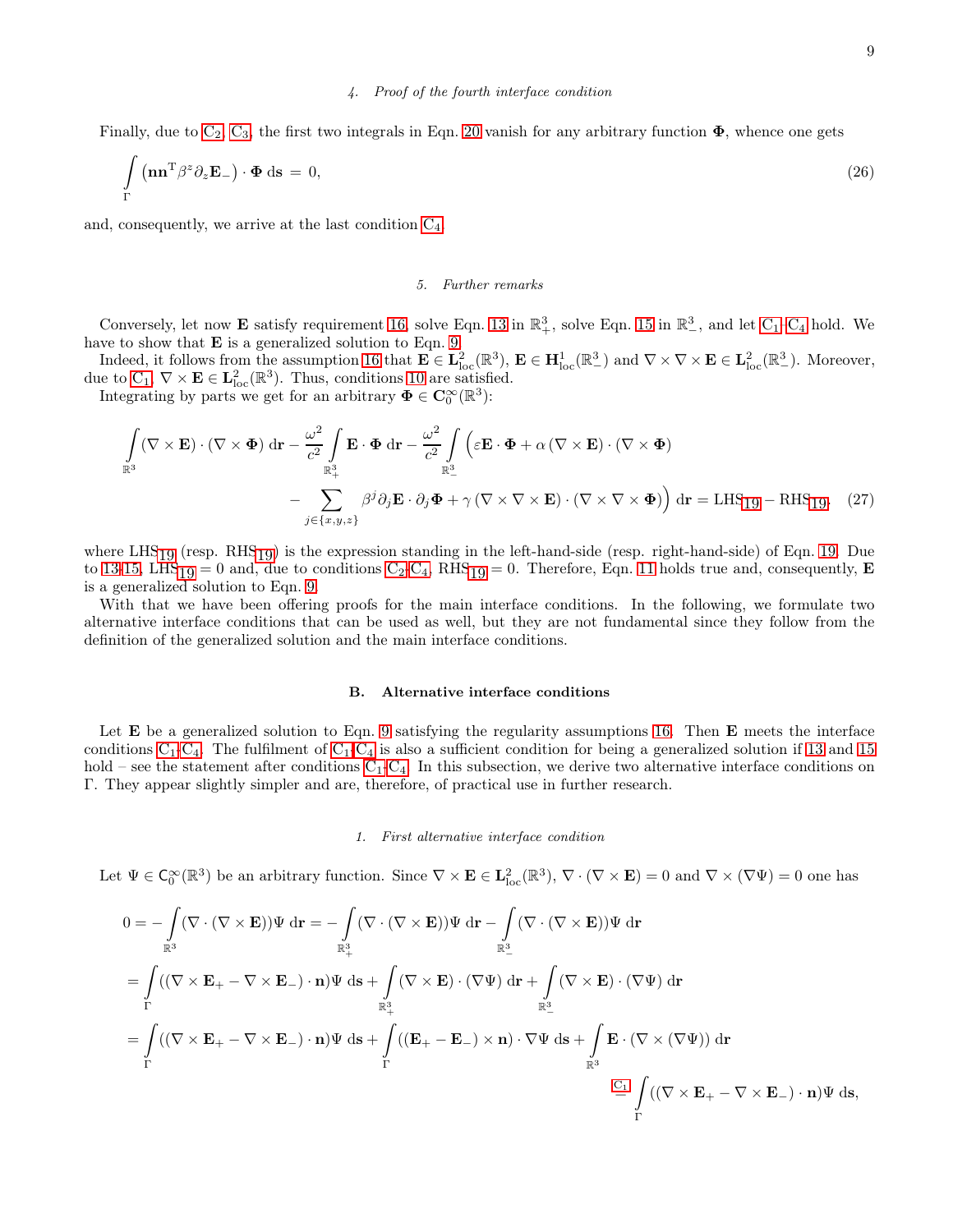whence we get the following interface condition on Γ:

$$
(\nabla \times \mathbf{E}_{+} - \nabla \times \mathbf{E}_{-}) \cdot \mathbf{n} = 0. \tag{C_5}
$$

#### 2. Second alternative interface condition

For materials governed by local constitutive relations (i.e.,  $\alpha = \gamma = \beta^j = 0$ ) one has also the interface condition

$$
(\mathbf{E}_{+} - \varepsilon \mathbf{E}_{-}) \cdot \mathbf{n} = 0, \tag{28}
$$

which follows from the fact that  $\tilde{\varepsilon} \mathbf{E} \in \mathbf{L}^2_{\text{loc}}(\mathbb{R}^3)$  and, due to Eqn. [9,](#page-4-1)  $\nabla \cdot (\tilde{\varepsilon} \mathbf{E}) = 0$ .

Let us now derive an analogue of the interface condition in Eqn. [28](#page-9-0) for our nonlocal model. For this purpose, we plug into Eqn. [11](#page-5-1) the function  $\Phi$  of the form

<span id="page-9-6"></span><span id="page-9-3"></span><span id="page-9-2"></span><span id="page-9-1"></span><span id="page-9-0"></span>
$$
\pmb{\Phi}=\nabla\Psi,
$$

where  $\Psi$  is a smooth compactly supported scalar function. Under this choice  $\nabla \times \Phi = 0$  and Eqn. [11](#page-5-1) becomes

$$
\int_{\mathbb{R}^3_+} \mathbf{E} \cdot \nabla \Psi \, d\mathbf{r} + \int_{\mathbb{R}^3_-} \left( \varepsilon \mathbf{E} \cdot \nabla \Psi - \sum_{j \in \{x, y, z\}} \beta^j \partial_j \mathbf{E} \cdot \partial_j \nabla \Psi \right) \, d\mathbf{r} = 0.
$$
\n(29)

Let us additionally assume that supp $\Psi \subset \mathbb{R}^3$ ; integrating by part in Eqn. [29](#page-9-1) we get:

$$
\forall \Psi \in \mathrm{C}_0^{\infty}(\mathbb{R}^3_-): \int\limits_{\mathbb{R}^3_+} \left(\nabla \cdot \left(\varepsilon \mathbf{E} + \sum_{j \in \{x,y,z\}} \partial_j \left(\beta^j \partial_j \mathbf{E}\right) \right) \right) \Psi \, \mathrm{d}\mathbf{r} = 0,
$$

whence, since  $C_0^{\infty}(\mathbb{R}^3_-)$  is dense in  $L^2(\mathbb{R}^3_-)$ ,

$$
\nabla \cdot \left( \varepsilon \mathbf{E} + \sum_{j \in \{x, y, z\}} \partial_j \left( \beta^j \partial_j \mathbf{E} \right) \right) = 0 \text{ in } \mathbb{R}^3_-. \tag{30}
$$

Similarly, by using  $\Psi \in C_0^{\infty}(\mathbb{R}^3_+)$ , we obtain:

$$
\nabla \cdot \mathbf{E} = 0 \quad \text{in } \mathbb{R}^3_+ \,. \tag{31}
$$

Now, we take an arbitrary  $\Psi \in \mathsf{C}_0^{\infty}(\mathbb{R}^3)$  in Eqn. [29](#page-9-1) and integrate by parts in each half-space  $\mathbb{R}^3_{\pm}$ . We get:

$$
\int_{\mathbb{R}^3_+} (\nabla \cdot \mathbf{E}) \Psi \, d\mathbf{r} + \int_{\mathbb{R}^3_-} \nabla \cdot \left( \varepsilon \mathbf{E} + \sum_{j \in \{x, y, z\}} \partial_j \left( \beta^j \partial_j \mathbf{E} \right) \right) \Psi \, d\mathbf{r} + \int_{\Gamma} \left( \left( \mathbf{E}_+ - \varepsilon \mathbf{E}_- - \sum_{j \in \{x, y, z\}} \partial_j \left( \beta^j \partial_j \mathbf{E}_- \right) \right) \cdot \mathbf{n} \right) \Psi \, d\mathbf{s} + \int_{\Gamma} \beta^z \partial_z \mathbf{E}_- \cdot \nabla \Psi \, d\mathbf{s} = 0. \tag{32}
$$

In this equality the integrals over  $\mathbb{R}^3_{\pm}$  vanish due to Eqn. [30](#page-9-2) and Eqn. [31.](#page-9-3) Moreover, in view of interface condition  $C_4$  $C_4$ , the last integral in Eqn. [32](#page-9-4) can be rewritten as follows:

<span id="page-9-7"></span><span id="page-9-5"></span><span id="page-9-4"></span>
$$
\int_{\Gamma} \beta^z \partial_z \mathbf{E}_- \cdot \nabla \Psi \, \mathrm{d}\mathbf{s} = \int_{\Gamma} (\mathbf{I} - \mathbf{n}\mathbf{n}^{\mathrm{T}}) \beta^z \partial_z \mathbf{E}_- \cdot \nabla_{\Gamma} \Psi \, \mathrm{d}\mathbf{s} = -\int_{\Gamma} \nabla_{\Gamma} \cdot (\beta^z \partial_z \mathbf{E}_-) \Psi \, \mathrm{d}\mathbf{s}.
$$
 (33)

Since  $\Psi \in C_0^{\infty}(\mathbb{R}^3)$  is an arbitrary function we conclude from Eqns. [32](#page-9-4)[-33](#page-9-5) the following interface condition on  $\Gamma$ :

$$
\left(\mathbf{E}_{+} - \varepsilon \mathbf{E}_{-} - \sum_{j \in \{x, y, z\}} \partial_{j} \left(\beta^{j} \partial_{j} \mathbf{E}_{-}\right)\right) \cdot \mathbf{n} - \nabla_{\Gamma} \cdot \left(\beta^{z} \partial_{z} \mathbf{E}_{z}\right) = 0.
$$
 (C<sub>6</sub>)

That closes this section. In Section [VI](#page-13-0) we will clarify how to treat the interface conditions in the general case, i.e., when the generalized solution does not have the additional regularity expressed in condition [16.](#page-5-4)

We will use these interface conditions to derive Fresnel equations for the transmission and reflection of a plane wave from a slab in the next section.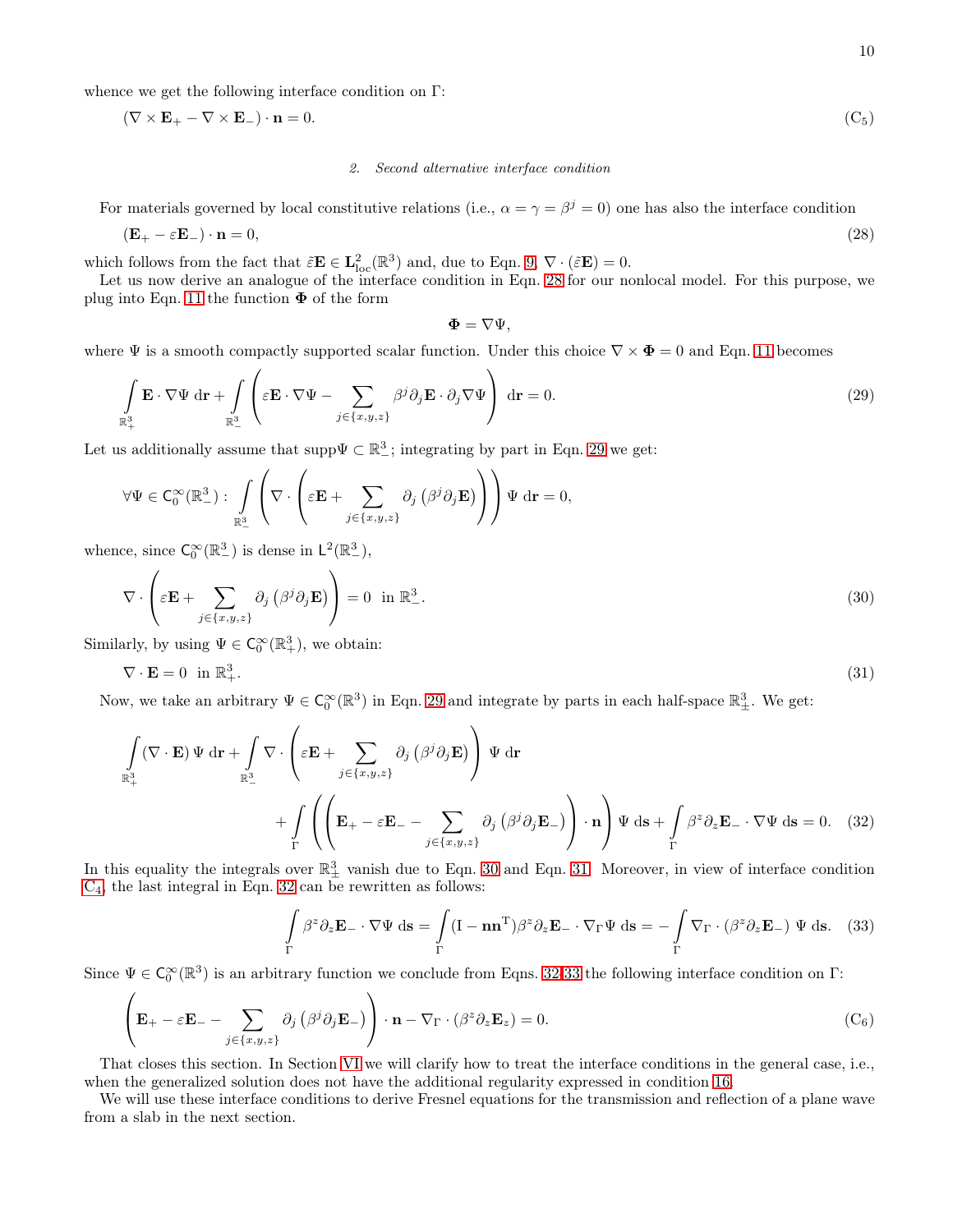#### <span id="page-10-0"></span>V. FRESNEL FORMULAE

In this section, we apply the interface conditions obtained above to the problem of light propagation through a slab of metamaterial.

The geometry of the pertinent problem hence is defined as

$$
\Omega = \left\{ \mathbf{r} \in \mathbb{R}^3 : \ -\delta < z < 0 \right\}, \quad \Omega_- = \left\{ \mathbf{r} \in \mathbb{R}^3 : \ z < -\delta \right\}, \quad \Omega_+ = \left\{ \mathbf{r} \in \mathbb{R}^3 : \ z > 0 \right\},
$$

where  $\delta > 0$ . We assume that  $\Omega$  is filled with a metamaterial, which is governed by the constitutive relations expressed in Eqn. [8.](#page-4-3) Moreover, additionally we assume that the coordinate system of the laboratory corresponds to the coordinate system of the principle axis of the metamaterial. The materials considered here are centro-symmetric. Therefore, the material tensors are considered to be diagonal. In essence, this means that the unit cells are aligned to the slab we consider. In this coordinate system the material properties read as

$$
\varepsilon = \begin{pmatrix} \varepsilon_x & 0 & 0 \\ 0 & \varepsilon_y & 0 \\ 0 & 0 & \varepsilon_z \end{pmatrix}, \ \alpha = \begin{pmatrix} \alpha_x & 0 & 0 \\ 0 & \alpha_y & 0 \\ 0 & 0 & \alpha_z \end{pmatrix}, \ \gamma = \begin{pmatrix} \gamma_x & 0 & 0 \\ 0 & \gamma_y & 0 \\ 0 & 0 & \gamma_z \end{pmatrix},
$$

$$
\beta^x = \begin{pmatrix} \beta_x & 0 & 0 \\ 0 & 0 & 0 \\ 0 & 0 & 0 \end{pmatrix}, \ \beta^y = \begin{pmatrix} 0 & 0 & 0 \\ 0 & \beta_y & 0 \\ 0 & 0 & 0 \end{pmatrix}, \ \beta^z = \begin{pmatrix} 0 & 0 & 0 \\ 0 & 0 & 0 \\ 0 & 0 & \beta_z \end{pmatrix}.
$$
 (34)

Note that this is not an essential condition but it helps us to keep the expressions sufficiently simple. The remaining space (that is  $\Omega$  ∪  $\Omega$  +) is occupied by vacuum.

We also denote

$$
\Gamma_{-} = \{ \mathbf{r} \in \partial \Omega : z = -\delta \}, \quad \Gamma_{+} = \{ \mathbf{r} \in \partial \Omega : z = 0 \}.
$$

Now, assume that we have an incident plane wave impinging on the the slab from  $\Omega_{+}$ . A part of this wave will be reflected, the other part will be transmitted through the slab to  $\Omega$ <sub>−</sub>. Our goal is to find the amplitudes of these reflected and transmitted waves, in other words, we want to derive Fresnel-type formulae. Even though discussed here for a plane wave, an arbitrary illumination can always be written as a superposition of plane waves. Therefore, the plane wave assumption is by no means a limitation.

We notice that, due to the special form of the material coefficients expressed in Eq. [34,](#page-10-1) each solution **E** of Eqn. [9](#page-4-1) can be represented in the form

<span id="page-10-1"></span>
$$
\mathbf{E} = \mathbf{E}^{\mathrm{TE}} + \mathbf{E}^{\mathrm{TM}},
$$

where  $\mathbf{E}^{\text{TE}} = (E_x^{\text{TE}}, 0, 0)^{\text{T}}$  (transverse-electric-polarized wave) and  $\mathbf{E}^{\text{TM}} = (0, E_y^{\text{TM}}, E_z^{\text{TM}})^{\text{T}}$  (transverse-magneticpolarized wave), each of which satisfies Eqn. [9.](#page-4-1) In what follows, we treat TE- and TM-polarized incident waves separately.

In this section **r** is treated as vector-column, i.e.  $\mathbf{r} = (x, y, z)^{\mathrm{T}}$ .

#### A. TE-polarization

Assume that

$$
\mathbf{E}^I = \mathbf{E}_0^I \exp(\mathrm{i} \mathbf{k}^I \cdot \mathbf{r})
$$

is the incident TE-polarized plane wave. Here  $\mathbf{k}^I = (k_x^I, k_y^I, k_z^I)^T$  is the wave vector and  $\mathbf{E}_0^I = (E_x^I, 0, 0)^T$  is the amplitude vector of the incident plane wave. The wave vector in vacuum obeys the ordinary dispersion relation, i.e.  $k^2 = \frac{\omega^2}{c^2}$  $\frac{\omega^2}{c^2}$ . Moreover, in view of [31](#page-9-3) one has  $k_x^I = 0$ .

Due to symmetry arguments it is reasonable to search the reflected and the transmitted fields in the same form as the incident field. Namely, the reflected field is searched in the form

$$
\mathbf{E}^R = \mathbf{E}_0^R \exp(i\mathbf{k}^R \cdot \mathbf{r}), \text{ where } \mathbf{k}^R = (0, k_y^R, k_z^R)^T, \ \mathbf{E}_0^R = (E_x^R, 0, 0)^T.
$$

The total field in  $\Omega_+$  is  $\mathbf{E}^I + \mathbf{E}^R$ . In  $\Omega_-$  we have the transmitted field

$$
\mathbf{E}^T = \mathbf{E}_0^T \exp(\mathrm{i} \mathbf{k}^T \cdot \mathbf{r}), \text{ where } \mathbf{k}^T = (0, k_y^T, k_z^T)^T, \ \mathbf{E}_0^T = (E_x^T, 0, 0)^T.
$$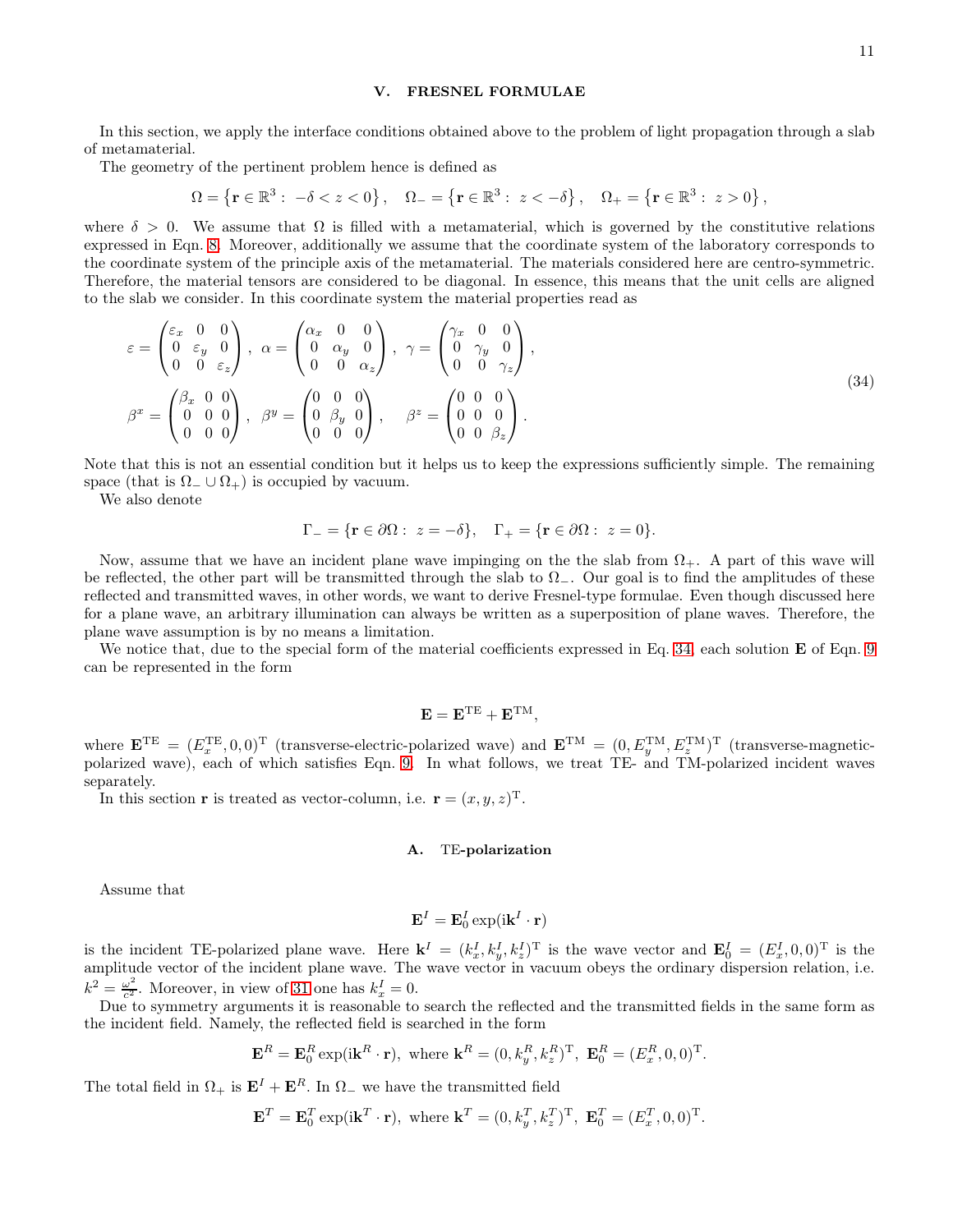Finally, in the slab  $\Omega$  the total field has the form

$$
\mathbf{E}^{\text{slab}} = \sum_{j=1}^{N} \mathbf{E}_{0}^{j} \exp(i\mathbf{k}^{j} \cdot \mathbf{r}), \quad \mathbf{k}^{j} = (0, k_{y}^{j}, k_{z}^{j})^{\text{T}}, \ \mathbf{E}_{0}^{j} = (E_{x}^{j}, 0, 0)^{\text{T}},
$$

where N is the number of linearly independent eigenmodes existing in  $\Omega$ . The larger number of plane waves is reminiscent to the fact that for each value of  $k_x$  and  $k_y$  multiple solutions for  $k_z$  exist at each frequency. This will be discussed below. Also, the field inside the slab is always written as a superposition of forward and backward propagating modes in the principle propagation direction. Therefore, this quite general ansatz is chosen.

Plugging the plane wave ansatzes, for example, into  $C_1$  on  $\Gamma_+$  and  $\Gamma_-$  we get the equation

$$
E^{I}e^{i(k_{x}^{I}x+k_{y}^{I}y)} + E^{R}e^{i(k_{x}^{R}x+k_{y}^{R}y)} - \sum_{j=1}^{N}E_{x}^{j}e^{i(k_{x}^{j}x+k_{y}^{j}y)} = 0, \quad \sum_{j=1}^{N}E_{x}^{j}e^{-ik_{z}^{j}\delta}e^{i(k_{x}^{j}x+k_{y}^{j}y)} - E^{T}e^{-ik_{z}^{T}\delta}e^{i(k_{x}^{T}x+k_{y}^{T}y)} = 0
$$

which hold for all  $(x, y) \in \mathbb{R}^2$ . As the system is translational invariant along the interface, we require all plane waves involved in the process to share the same wave vector components tangential to the interface. Hence the vectors  $\mathbf{k}^I$ ,  $\mathbf{k}^R$ ,  $\mathbf{k}^T$  and  $\mathbf{k}^j$   $(j = 1, \ldots, N)$  have the same y-components. Hereafter for the y-component of all wave vectors we use the notation  $k_y$ .

It is easy to see that  $N = 4$  provided  $\gamma_x \neq 0$ . Indeed, plugging  $\mathbf{E} = (E_x, 0, 0)^T \exp(i\mathbf{k} \cdot \mathbf{r})$  (with  $k_x = 0$ ) into Eqn. [7](#page-4-4) supplemented with the constitutive relations expressed in Eqn. [8,](#page-4-3) we arrive at the following dispersion relation linking  $\omega$  and k for the metamaterial:

$$
k_y^2 + k_z^2 = \omega^2 c^{-2} \left( \varepsilon_x + (\alpha_z k_y^2 + \alpha_y k_z^2) + \gamma_x (k_y^2 + k_z^2)^2 \right). \tag{35}
$$

This is a 4<sup>th</sup>-order polynomial equation with respect to  $k_z$ , thus generically we get four eigenmodes [\[43](#page-20-1)]. They come in pairs and two of these eigenmodes are forward and two of these eigenmodes are backward propagating.

There are six unknowns  $E_x^R$ ,  $E_x^T$ ,  $E_x^j$  ( $j = 1, ..., 4$ ). On each interface  $\Gamma_+$  and  $\Gamma_-$  we can initially impose four conditions  $C_1-C_4$  $C_1-C_4$  $C_1-C_4$ , but  $C_4$  simply reads  $0 = 0$ . As a result, we have three non-trivial equations on each interface. This leaves us with a total number of six linearly independent equations which is just enough to solve uniquely for all involved amplitudes.

Plugging our plane wave ansatzes into these equations we arrive at the following linear algebraic system for  $E =$  $(E_x^R, E_x^1, E_x^2, E_x^3, E_x^4, E_x^T)^T$ :

<span id="page-11-0"></span>
$$
\mathcal{A}E=\mathcal{F},
$$

where

$$
\mathcal{A} = \begin{pmatrix}\n1 & -1 & -1 & -1 & -1 & 0 \\
k_z^R & -A_1 & -A_2 & -A_3 & -A_4 & 0 \\
0 & \gamma_x(\mathbf{k}^1)^2 & \gamma_x(\mathbf{k}^2)^2 & \gamma_x(\mathbf{k}^3)^2 & \gamma_x(\mathbf{k}^4)^2 & 0 \\
0 & -e^{-ik_z^1\delta} & -e^{-ik_z^2\delta} & -e^{-ik_z^3\delta} & -e^{-ik_z^4\delta} & e^{-ik_z^7\delta} \\
0 & -A_1e^{-ik_z^1\delta} & -A_2e^{-ik_z^2\delta} & -A_3e^{-ik_z^3\delta} & -A_4e^{-ik_z^4\delta} & k_z^T e^{-ik_z^T\delta} \\
0 & \gamma_x(\mathbf{k}^1)^2 e^{-ik_z^1\delta} & \gamma_x(\mathbf{k}^2)^2 e^{-ik_z^2\delta} & \gamma_x(\mathbf{k}^3)^2 e^{-ik_z^3\delta} & \gamma_x(\mathbf{k}^4)^2 e^{-ik_z^4\delta} & 0\n\end{pmatrix}, \quad \mathcal{F} = -E_x^I \begin{pmatrix}\n1 \\
k_z^I \\
0 \\
0 \\
0 \\
0\n\end{pmatrix}.
$$

Here  $(\mathbf{k}^j)^2 := (k_y)^2 + (k_z^j)^2$ , and  $A_j := k_z^j$  $\sqrt{ }$  $1-\frac{\omega^2}{2}$  $\frac{\omega^2}{c^2}\left(\alpha_y+\gamma_x({\bf k}^j)^2\right)\Bigg)$ . Thus the required amplitudes  $E_x^R$  and  $E_x^T$  are determined by

$$
E^R = [(\mathcal{A}^{-1}\mathcal{F})]_1, \quad E^T = [(\mathcal{A}^{-1}\mathcal{F})]_6,
$$

where  $[\cdot]_k$  denotes the k-th component of a vector. It is not hard to show that generically the matrix  $\mathcal A$  is invertible; "generically" means that the set consisting of  $\varepsilon, \alpha, \gamma, \beta^j$  for which  $\det(\mathcal{A}) = 0$  has Lebesgue measure zero in the space of all admissible parameters.

Note, that the equation coming from conditions  $C_5$  coincides with the equation coming from condition  $C_1$  multiplied by  $k_y$ , and the equation coming from condition  $C_6$  reads  $0 = 0$ .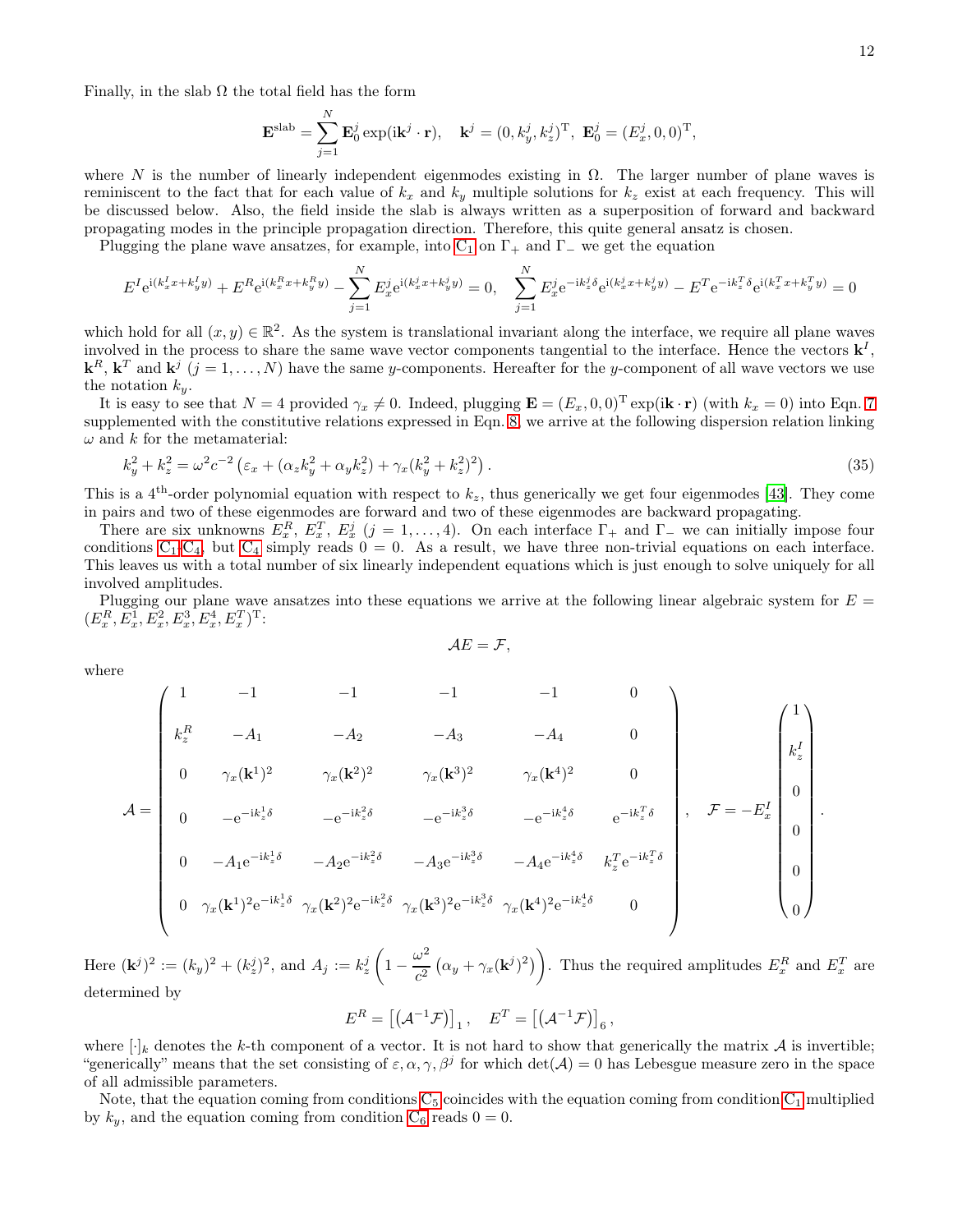### B. TM-polarization

Again, in  $\Omega_+$  the total field is of the form  $\mathbf{E}^I + \mathbf{E}^R$ , where  $\mathbf{E}^I = \mathbf{E}_0^I \exp(i\mathbf{k}^I \cdot \mathbf{r})$  is the incident field,  $\mathbf{E}_0^R =$  $\mathbf{E}_0^R \exp(i\mathbf{k}^R \cdot \mathbf{r})$  is the reflected field, but now the fields are TM-polarized, i.e.,  $\mathbf{E}_0^I = (0, E_y^I, E_z^I)^T$ ,  $\mathbf{E}_0^R = (0, E_y^R, E_z^R)^T$ . In  $\Omega$ <sub>-</sub> we get the transmitted field  $\mathbf{E}^T = \mathbf{E}_0^T \exp(i\mathbf{k}^T \cdot \mathbf{r})$ , where  $\mathbf{E}_0^T = (0, E_y^T, E_z^T)^T$ . Finally, in the slab  $\Omega$  the total field has the form  $\mathbf{E}^{\text{slab}} = \sum_{n=1}^{N}$  $j=1$  $\mathbf{E}_0^j \exp(i\mathbf{k}^j \cdot \mathbf{r}), \text{ where } \mathbf{E}_0^j = (0, E_y^j, E_z^j)^{\mathrm{T}}.$ 

Again the vectors  $\mathbf{k}^I$ ,  $\mathbf{k}^R$ ,  $\mathbf{k}^T$  and  $\mathbf{k}^j$  ( $j = 1, ..., N$ ) have the same x- and y-components. Similarly to the TEpolarization, we denote by  $k_y$  the y-component of the wave vectors, the x-components are chosen to be equal to zero.

For TM-polarization the dispersion relation reads

$$
\det \begin{pmatrix} -\omega^2 c^{-2} \varepsilon_y + k_z^2 Q + \omega^2 c^{-2} \beta_y k_y^2 & -k_y k_z Q \\ -k_y k_z Q & -\omega^2 c^{-2} \varepsilon_z + k_y^2 Q + \omega^2 c^{-2} \beta_z k_z^2 \end{pmatrix} = 0,
$$
\n(36)

where  $Q := 1 - \omega^2 c^{-2} (\alpha_x + \gamma_z k_y^2 + \gamma_y k_z^2)$ . It is easy to see that this is a 6<sup>th</sup>-order polynomial equation with respect to  $k_z$  provided  $\gamma_y \neq 0$ ,  $\beta_z \neq 0$ . Thus  $N = 6$ . There are three forward and three backward propagating modes. In  $\Omega_+ \cup \Omega_-$  one has div  $\mathbf{E} = 0$  and consequently

$$
E_y k_y + E_z k_z = 0.\tag{37}
$$

In 
$$
\Omega
$$
 one has div  $\left(\varepsilon \mathbf{E} + \sum_{j \in \{x, y, z\}} \partial_j (\beta^j \partial_j \mathbf{E})\right) = 0$  and consequently  

$$
E_y k_y(\varepsilon_y - \beta_y k_y^2) + E_z k_z(\varepsilon_z - \beta_z k_z^2) = 0.
$$
 (38)

Due to Eqns. [37-](#page-12-0)[38,](#page-12-1) it is enough to determine only the z-components of the reflected and transmitted fields (except in the special case  $(\varepsilon_y - \beta_y k_y^2) k_y = 0$ , which we do not treat here).

We have eight unknowns  $E_z^R$ ,  $E_z^T$ ,  $E_z^j$  (j = 1, ..., 6). On each interface  $\Gamma_+$  and  $\Gamma_-$  we have four conditions  $C_1$ - $C_4$ , thus, both interfaces produce totally eight equations. Plugging the plane wave ansatzes into these equations we arrive at the following system for  $E = (E_z^R, E_z^1, E_z^2, E_z^3, E_z^4, E_z^5, E_z^6, E_z^T)^T$ :  $AE = \mathcal{F}$ , where

A = j=1 j=2 j=3 j=4 j=5 j=6 k R <sup>z</sup> −B1k 1 z . . . . . . . . . . . . . . . 0 (k R) 2 −1 + <sup>ω</sup> 2 <sup>c</sup><sup>2</sup> <sup>α</sup><sup>y</sup> <sup>+</sup> <sup>ω</sup> 2 c2 k 2 <sup>y</sup>γ<sup>z</sup> + (k 1 z ) <sup>2</sup>γ<sup>y</sup> k 2 <sup>y</sup> + (k 1 z ) <sup>2</sup>B<sup>1</sup> . . . . . . . . . . . . . . . 0 0 γyk 1 z k 2 <sup>y</sup> + (k 1 z ) <sup>2</sup>B<sup>1</sup> . . . . . . . . . . . . . . . 0 0 βzk 1 z . . . . . . . . . . . . . . . 0 0 −B1k 1 z e −ik 1 z δ . . . . . . . . . . . . . . . k T z e−i<sup>k</sup> T z δ 0 −1 + <sup>ω</sup> 2 <sup>c</sup><sup>2</sup> α<sup>y</sup> + ω 2 c2 k 2 <sup>y</sup>γ<sup>z</sup> + (k 1 z ) <sup>2</sup>γ<sup>y</sup> k 2 <sup>y</sup> + (k 1 z ) <sup>2</sup>B<sup>1</sup> e −ik 1 z δ . . . . . . . . . . . . . . . (k T ) 2 e −ik T z δ 0 γyk 1 z k 2 <sup>y</sup> + (k 1 z ) <sup>2</sup>B<sup>1</sup> e −ik 1 z δ . . . . . . . . . . . . . . . 0 0 βzk 1 z e −ik 1 z δ . . . . . . . . . . . . . . . 0 

$$
\mathcal{F} = -E_z^I \left( k_z^I, \ (\mathbf{k}^I)^2, \ 0, \ 0, \ 0, \ 0, \ 0, \ 0 \right)^{\mathrm{T}},
$$

and  $B_j := \frac{\varepsilon_z - (k_z^j)^2 \beta_z}{(k_z)^2 \beta_z}$  $\frac{\varepsilon_z - (\kappa_z^2) \, \beta_z}{\varepsilon_y - (k_y)^2 \beta_y}$ ,  $(\mathbf{k}^*)^2 := (\mathbf{k}_y)^2 + (\mathbf{k}_z^*)^2$ . In the matrix A, the entries of the columns indicated by  $j = 2, 3, 4, 5, 6$ have the entries as the column with  $j = 1$ , but with  $k_z^j$  instead of  $k_z^1$ .

Again one can show that generically the matrix  $\mathcal A$  is invertible. The required amplitudes  $E_z^R$  and  $E_z^T$  are determined by

$$
E^R = \left[ \left( \mathcal{A}^{-1} \mathcal{F} \right) \right]_1, \quad E^T = \left[ \left( \mathcal{A}^{-1} \mathcal{F} \right) \right]_8.
$$

<span id="page-12-2"></span><span id="page-12-1"></span><span id="page-12-0"></span>,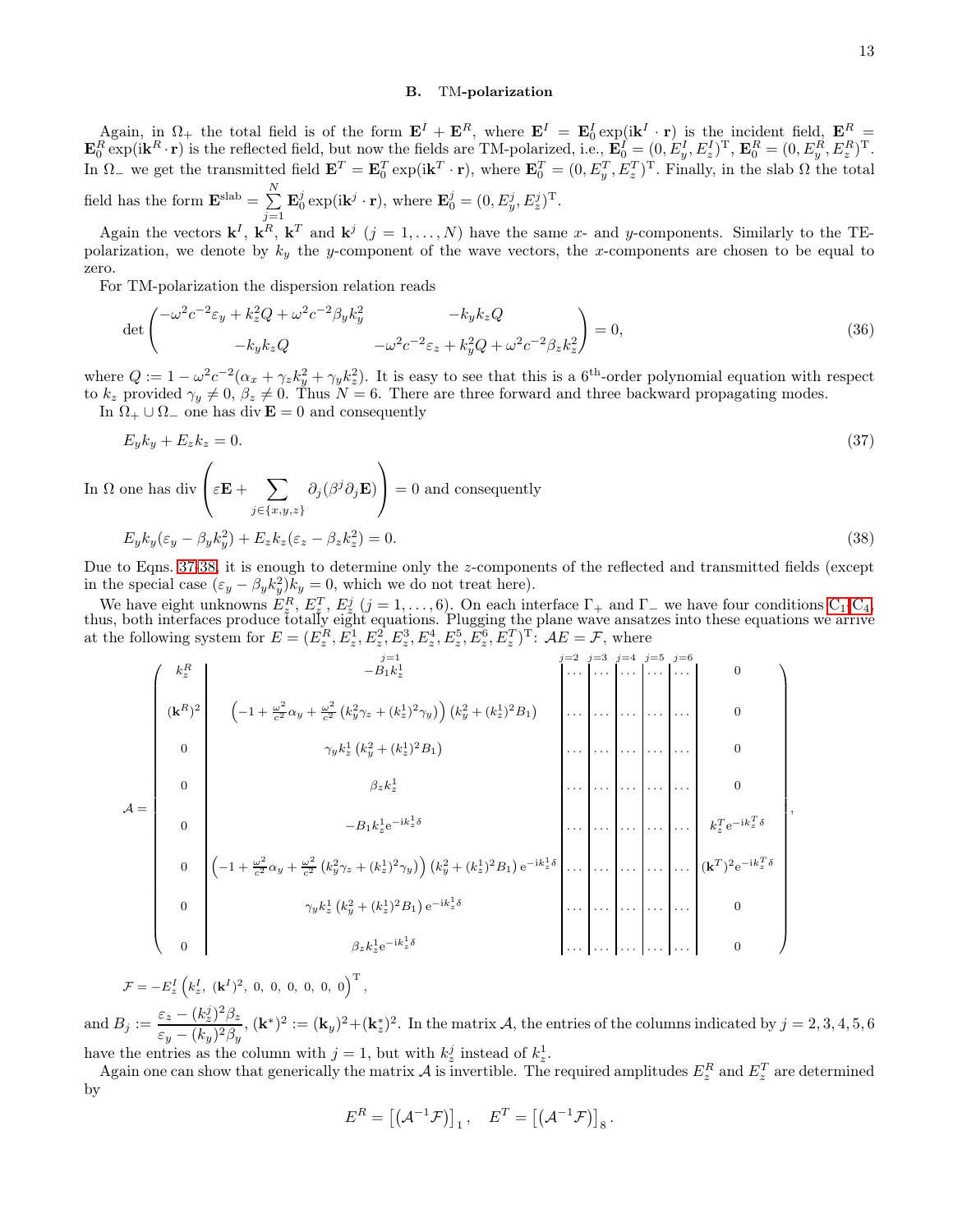14

We note that for TM-polarization the alternative condition  $C_5$  reads  $0 = 0$ , while the equations generated by  $C_6$  on  $\Gamma_+$  and  $\Gamma_0$  can be deduced from the equations generated by the main interface conditions and the dispersion relations [36.](#page-12-2)

The derivation of the Fresnel coefficients is the second major achievement of this work. They are explicitly documented in this work and can be used right away for further research.

#### <span id="page-13-0"></span>VI. TRACES

Let **E** be a generalized solution to Eqn. [9,](#page-4-1) i.e., [10](#page-4-2) and [11](#page-5-1) hold. Since **E** belongs to  $\mathbf{L}^2_{\text{loc}}(\mathbb{R}^3)$ , it is defined up to a set of Lebesgue measure zero. The interface  $\Gamma$  has Lebesgue measure zero, therefore we cannot define **E** on  $\Gamma$  in the usual sense unless some additional assumptions are given – for example, regularity assumptions [16.](#page-5-4) In the general case (i.e., without [16\)](#page-5-4) we overcome this difficulty by defining suitable restrictions of **E** and its derivatives to  $\Gamma$  as elements of  $\mathbf{D}'(\Gamma)$  (or  $\mathbf{D}'(\Gamma)$ ). According to the usual terminology, we will call them traces. Please note, that the discussion of these traces does not affect the actual interface conditions  $C_1-C_4$  $C_1-C_4$  $C_1-C_4$  — we only have to reformulate them in some generalized sense.

Note, that the definitions of traces standing in conditions  $C_1$  and  $C_5$  are known (see, e.g. [\[44](#page-20-2)]), thus we only recall them for completeness.

## <span id="page-13-2"></span><span id="page-13-1"></span>A. Traces arising in  $C_1$

Assume for the moment that  $\mathbf{E} \in \mathbf{C}^1(\overline{\mathbb{R}^3_+})$ . In this case by integrating by parts we get the following equality:

$$
\forall \Phi \in \mathbf{C}_0^{\infty}(\mathbb{R}^3): \int\limits_{\Gamma} \left( \mathbf{E}_+ \times \mathbf{n} \right) \cdot \Phi \, \mathrm{d}s = \int\limits_{\mathbb{R}^3_+} (\nabla \times \mathbf{E}) \cdot \Phi \, \mathrm{d}\mathbf{r} - \int\limits_{\mathbb{R}^3_+} \mathbf{E} \cdot (\nabla \times \Phi) \, \mathrm{d}\mathbf{r}.\tag{39}
$$

(recall that  $\mathbf{n} = (0, 0, 1)^T$ ). One observes that the right-hand-side of Eqn. [39](#page-13-1) makes sense not only for  $\mathbf{E} \in \mathbf{C}^1(\mathbb{R}^3_+),$ but also for less regular **E**, namely  $\mathbf{E} \in L^2_{loc}(\mathbb{R}^3_+)$  with  $\nabla \times \mathbf{E} \in L^2_{loc}(\mathbb{R}^3_+)$ . This suggests to introduce the following definition: let  $\mathbf{E}_{+} \in \mathbf{L}^{2}_{\text{loc}}(\mathbb{R}^{3}_{+}), \nabla \times \mathbf{E}_{+} \in \mathbf{L}^{2}_{\text{loc}}(\mathbb{R}^{3}_{+})$  (recall that generalized solutions of Eqn. [9](#page-4-1) possess these properties); then  $\mathbf{E}_+ \times \mathbf{n}$  is an element of  $\mathbf{D}'(\Gamma)$  and its action on  $\Phi \in \mathbf{C}_0^{\infty}(\Gamma)$  is as follows:

$$
(\mathbf{E}_+\times\mathbf{n})[\Phi]:=\int\limits_{\mathbb{R}^3_+}(\nabla\times\mathbf{E})\cdot\widehat{\Phi}\,\,\mathrm{d}\mathbf{r}-\int\limits_{\mathbb{R}^3_+}\mathbf{E}\cdot(\nabla\times\widehat{\Phi})\,\,\mathrm{d}\mathbf{r},
$$

where  $\widehat{\Phi}$  is a function belonging to  $\mathbf{C}_0^{\infty}(\mathbb{R}^3)$  and satisfying  $\widehat{\Phi}|_{\Gamma} = \Phi$ . Similarly, we define

$$
(\mathbf{E}_-\times\mathbf{n})[\mathbf{\Phi}]:=-\int\limits_{\mathbb{R}^3_-}(\nabla\times\mathbf{E})\cdot\widehat{\mathbf{\Phi}}\,\mathrm{d}\mathbf{r}+\int\limits_{\mathbb{R}^3_-}\mathbf{E}\cdot(\nabla\times\widehat{\mathbf{\Phi}})\,\mathrm{d}\mathbf{r}.
$$

It is easy to see that this definition is independent of the choice of the function  $\hat{\Phi}$ . Indeed, since

$$
\int_{\mathbb{R}^3_+} \mathbf{E} \cdot (\nabla \times \widehat{\Phi}) \, \mathrm{d}\mathbf{r} = \int_{\mathbb{R}^3_+} (\nabla \times \mathbf{E}) \cdot \widehat{\Phi} \, \mathrm{d}\mathbf{r}
$$
\n(40)

holds for all  $\hat{\Phi} \in \mathbf{C}_0^{\infty}(\mathbb{R}^3_+)$ , which is dense in  $\mathcal{H} := \{ \hat{\Phi} \in \mathbf{C}_0^{\infty}(\overline{\mathbb{R}^3_+)}: \hat{\Phi}|_{\Gamma} = 0 \}$ , Eqn. [40](#page-13-2) holds for  $\hat{\Phi} \in \mathcal{H}$ , and hence for  $\widehat{\Phi} = \widehat{\Phi}_1 - \widehat{\Phi}_2$ , with  $\widehat{\Phi}_1, \widehat{\Phi}_2 \in \mathbf{C}_0^{\infty}(\overline{\mathbb{R}^3_+})$  denoting two functions satisfying  $\widehat{\Phi}_1|_{\Gamma} = \widehat{\Phi}_2|_{\Gamma}$ . This, obviously, gives the desired independence.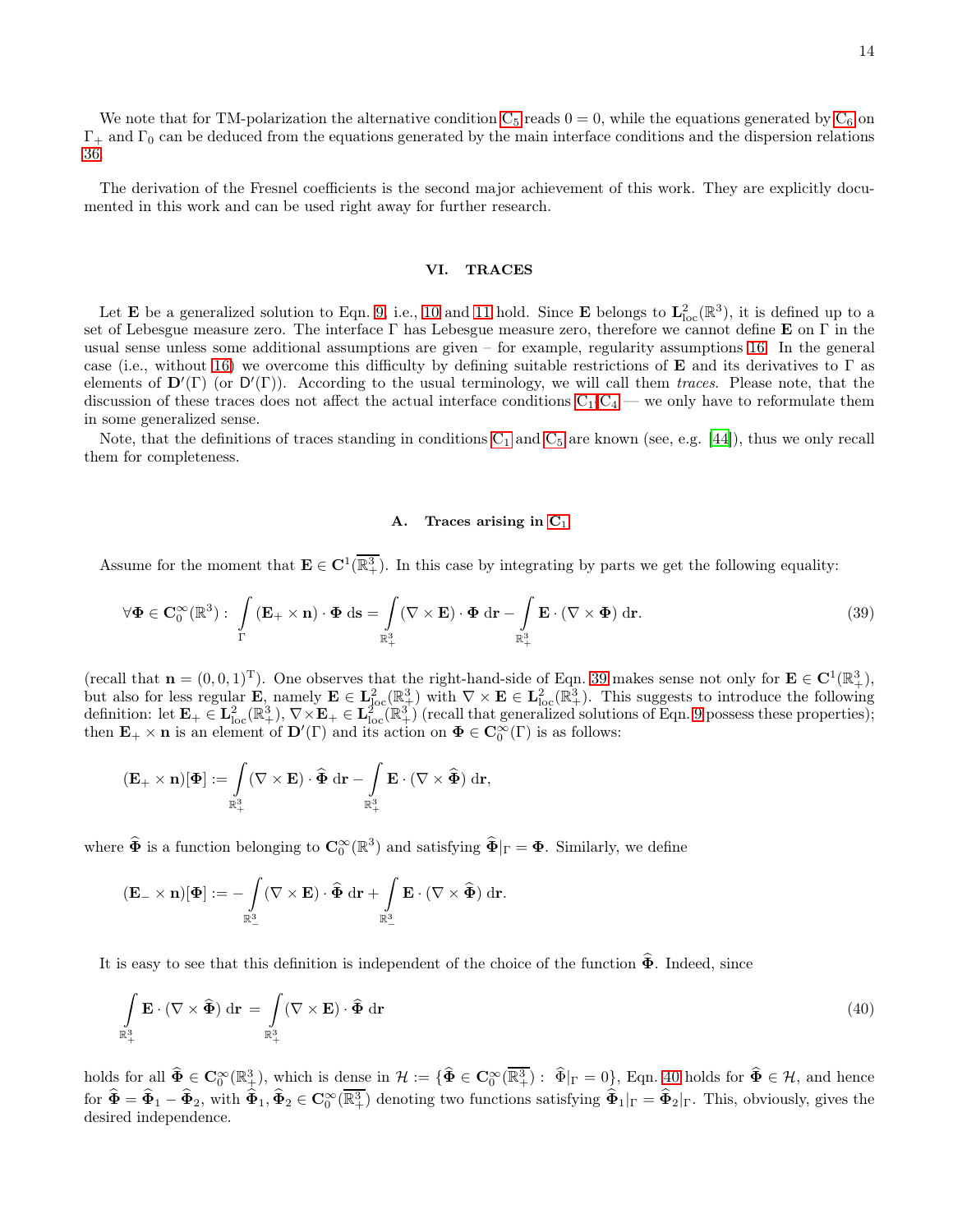### <span id="page-14-4"></span><span id="page-14-3"></span><span id="page-14-2"></span>B. Traces arising in  $C_2$

If  $\nabla \times \mathbf{E} \in \mathbf{L}^2_{\text{loc}}(\mathbb{R}^3)$ ,  $\nabla \times \nabla \times \mathbf{E} \in \mathbf{L}^2_{\text{loc}}(\mathbb{R}^3_+)$  and  $\nabla \times \nabla \times \mathbf{E} \in \mathbf{L}^2_{\text{loc}}(\mathbb{R}^3_-)$  (due to conditions [10](#page-4-2) and [12,](#page-5-6) generalized solutions of Eqn. [9](#page-4-1) possess these properties), we can define the traces  $(\nabla \times \mathbf{E}_{\pm}) \times \mathbf{n}$  in the same way as the traces  $E_{\pm} \times n$ :

$$
((\nabla \times \mathbf{E}_{+}) \times \mathbf{n})[\Phi] := \int_{\mathbb{R}^{3}_{+}} (\nabla \times \nabla \times \mathbf{E}) \cdot \widehat{\Phi} \, d\mathbf{r} - \int_{\mathbb{R}^{3}_{+}} (\nabla \times \mathbf{E}) \cdot (\nabla \times \widehat{\Phi}) \, d\mathbf{r}, \tag{41}
$$

$$
((\nabla \times \mathbf{E}_{-}) \times \mathbf{n})[\Phi] := -\int_{\mathbb{R}^{3}_{-}} (\nabla \times \nabla \times \mathbf{E}) \cdot \hat{\Phi} \, d\mathbf{r} + \int_{\mathbb{R}^{3}_{-}} (\nabla \times \mathbf{E}) \cdot (\nabla \times \hat{\Phi}) \, d\mathbf{r}.
$$
\n(42)

where  $\widehat{\Phi}$  is function from  $\mathbf{C}_0^{\infty}(\mathbb{R}^3)$  satisfying  $\widehat{\Phi}|_{\Gamma} = \Phi$ .

Next we clarify the meaning of

 $\mathbf{G} := (\alpha \nabla \times \mathbf{E}_{-} + \nabla \times \gamma \nabla \times \nabla \times \mathbf{E}_{-}) \times \mathbf{n} - (\mathrm{I} - \mathbf{n}\mathbf{n}^{\mathrm{T}})\beta^{z}$  $\partial_z \mathbf{E}_-$ . (43)

The idea is to define the trace for the whole quantity G and not for each term separately.

Assume for the moment that E is smooth enough, namely condition [16](#page-5-4) holds. Integrating by parts, one has for each  $\Phi \in \mathbf{C}_0^{\infty}(\mathbb{R}^3)$ :

$$
\int_{\mathbb{R}^{3}_{-}} \left( \nabla \times \alpha (\nabla \times \mathbf{E}) + \sum_{j \in \{x, y, z\}} \partial_{j} \left( \beta^{j} \partial_{j} \mathbf{E} \right) + \nabla \times \nabla \times \gamma (\nabla \times \nabla \times \mathbf{E}) \right) \cdot \Phi \, d\mathbf{r}
$$
\n
$$
= \int_{\mathbb{R}^{3}_{-}} \left( \alpha (\nabla \times \mathbf{E}) \cdot (\nabla \times \Phi) - \sum_{j \in \{x, y, z\}} \beta^{j} \partial_{j} \mathbf{E} \cdot \partial_{j} \Phi + \gamma (\nabla \times \nabla \times \mathbf{E}) \cdot (\nabla \times \nabla \times \Phi) \right) d\mathbf{r}
$$
\n
$$
- \int_{\Gamma} \mathbf{G} \cdot \Phi \, d\mathbf{s} - \int_{\Gamma} \left( (\gamma \nabla \times \nabla \times \mathbf{E}) \times \mathbf{n} \right) \cdot (\nabla \times \Phi) \, d\mathbf{s} + \int_{\Gamma} (\mathbf{n} \mathbf{n}^{\mathrm{T}} \beta^{z} \partial_{z} \mathbf{E}) \cdot \Phi \, d\mathbf{s}.
$$
\n(44)

Note that the integral  $\int$ Γ  $\mathbf{G} \cdot \mathbf{\Phi}$  ds is independent of the z-component of  $\mathbf{\Phi}$ , since  $\mathbf{G} \cdot \mathbf{n} = 0$ . Also we observe that the integrals over  $\mathbb{R}^3_-$  exist also when the regularity condition [16](#page-5-4) is not fulfilled, but **E** enjoys the properties expressed in conditions [10](#page-4-2) and [14.](#page-5-3) Moreover, if we choose the function  $\Phi$  of the form given in Eqn. [21,](#page-7-5) the last two integrals in Eqn. [44](#page-14-0) vanish.

These observations suggest the following definition: **G** is an element of  $\mathbf{D}'(\Gamma)$  whose action on

<span id="page-14-0"></span>
$$
\mathbf{\Phi} = (\Phi_1(x, y), \Phi_2(x, y), \Phi_3(x, y))^{\mathrm{T}} \in \mathbf{C}_0^{\infty}(\Gamma)
$$

is defined by

$$
\mathbf{G}[\mathbf{\Phi}] := -\int_{\mathbb{R}^3} \left( \nabla \times \alpha (\nabla \times \mathbf{E}) + \sum_{j \in \{x, y, z\}} \partial_j (\beta^j \partial_j \mathbf{E}) + \nabla \times \nabla \times \gamma (\nabla \times \nabla \times \mathbf{E}) \right) \cdot \hat{\mathbf{\Phi}} \, d\mathbf{r} + \int_{\mathbb{R}^3} \left( \alpha (\nabla \times \mathbf{E}) \cdot (\nabla \times \mathbf{\Phi}) - \sum_{j \in \{x, y, z\}} \beta^j \partial_j \mathbf{E} \cdot \partial_j \mathbf{\Phi} + \gamma (\nabla \times \nabla \times \mathbf{E}) \cdot (\nabla \times \nabla \times \hat{\mathbf{\Phi}}) \right) d\mathbf{r}, \quad (45)
$$

where  $\hat{\Phi}(\mathbf{r}) = (\Phi_1(x, y)\eta(z), \Phi_2(x, y)\eta(z), 0)^T$ , with  $\eta \in \mathsf{C}_0^{\infty}(\mathbb{R})$  satisfying  $\eta|_{\{|z| < \delta\}} = 1$  for some  $\delta > 0$ . It is easy to see that this definition is independent of the function  $\eta$  – the proof is the same as the one for  $\mathbf{E}_+ \times \mathbf{n}$ .

# <span id="page-14-1"></span>C. Traces arising in [C](#page-6-5)<sup>3</sup>

To define the trace  $(\gamma \nabla \times \nabla \times \mathbf{E}_{-}) \times \mathbf{n}$  we use an analogous idea. This time we plug into Eqn. [44](#page-14-0) the function  $\Phi$ of the form given in Eqn. [23.](#page-7-6) Recall that for this  $\Phi$  one has  $\Phi|_{\Gamma} = 0$  (and, thus, the first and the last integrals over Γ in [44](#page-14-0) vanish), while  $\nabla \times \mathbf{\Phi}|_{\Gamma} = (\Phi_1, \Phi_2, 0)$ .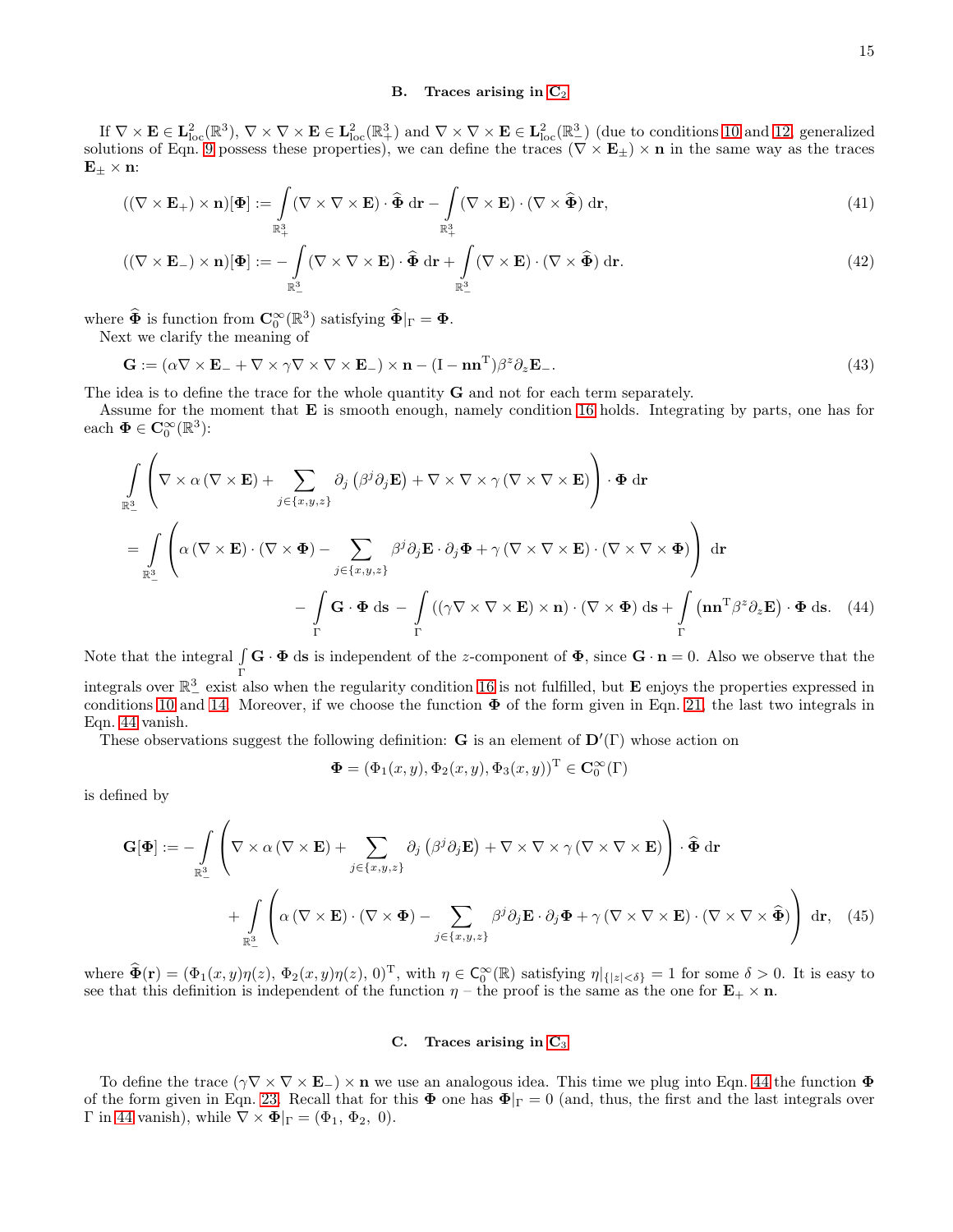Taking these observations into account we define  $(\gamma \nabla \times \nabla \times \mathbf{E}_{-}) \times \mathbf{n}$  as an element of  $\mathbf{D}'(\Gamma)$  whose action on  $\mathbf{\Phi} =$  $(\Phi_1(x,y), \Phi_2(x,y), \Phi_3(x,y))^{\mathrm{T}} \in \mathbf{C}_0^\infty(\Gamma)$  is defined by the right-hand-side of [45](#page-14-1) with  $\widehat{\Phi}(\mathbf{r}) = (\Phi_2(x,y)z\eta(z), -\Phi_1(x,y)z\eta(z), 0)^{\mathrm{T}}$ (the functions  $\eta$  is as above).

#### D. Traces arising in  $C_4$

Let **E** satisfy the properties given in the conditions [10](#page-4-2) and [14.](#page-5-3) Then we define the trace  $(\beta^z \partial_z \mathbf{E}_-) \cdot \mathbf{n}$  as an element of  $D'(\Gamma)$  whose action on  $\Psi \in \widetilde{C}_0^{\infty}(\Gamma)$  is defined by

$$
\begin{split} & ((\beta^{z}\partial_{z}\mathbf{E}_{-})\cdot\mathbf{n})[\Psi]:=\int\limits_{\mathbb{R}^{3}}\left(\nabla\times\alpha\left(\nabla\times\mathbf{E}\right)+\sum\limits_{j\in\{x,y,z\}}\partial_{j}\left(\beta^{j}\partial_{j}\mathbf{E}\right)+\nabla\times\nabla\times\gamma\left(\nabla\times\nabla\times\mathbf{E}\right)\right)\cdot\widehat{\Phi}\mathrm{~d}\mathbf{r} \\ & -\int\limits_{\mathbb{R}^{3}_{-}}\left(\alpha\left(\nabla\times\mathbf{E}\right)\cdot\left(\nabla\times\Phi\right)-\sum\limits_{j\in\{x,y,z\}}\beta^{j}\partial_{j}\mathbf{E}\cdot\partial_{j}\Phi+\gamma\left(\nabla\times\nabla\times\mathbf{E}\right)\cdot\left(\nabla\times\nabla\times\widehat{\Phi}\right)\right)\mathrm{~d}\mathbf{r} \\ & +\left((\gamma\nabla\times\nabla\times\mathbf{E}_{-})\times\mathbf{n}\right)[\nabla\times\widehat{\Phi}|_{\Gamma}], \end{split}
$$

where  $\widehat{\Phi}(\mathbf{r}) = (0, 0, \Psi \eta)^{\mathrm{T}}$  (the functions  $\eta$  is as above).

The reason for such a definition is as follows. If we plug into Eqn. [44](#page-14-0) the function  $\mathbf{\Phi}(\mathbf{r}) = (0,0,\Psi\eta)^T$ , the first integral over  $\Gamma$  vanishes, and the integral  $\int$ Γ  $(\mathbf{n}\mathbf{n}^{\mathrm{T}}\beta^z\partial_z\mathbf{E})\cdot\mathbf{\Phi}$  ds becomes  $\int$ Γ  $((\beta^z \partial_z \mathbf{E}) \cdot \mathbf{n}) \Psi$  ds. Moreover, the integrals over  $\mathbb{R}^3$  exist not only for smooth **E**, but also when the properties expressed in conditions [10](#page-4-2) and [14](#page-5-3) hold. Finally, the integral  $\int ((\gamma \nabla \times \nabla \times \mathbf{E}) \times \mathbf{n}) \cdot (\nabla \times \mathbf{\Phi})$  ds can be interpreted as the action of  $(\gamma \nabla \times \nabla \times \mathbf{E}) \times \mathbf{n}$  on  $\nabla \times \mathbf{\Phi}|_{\Gamma}$ . Γ

## <span id="page-15-0"></span>E. Traces arising in  $C_5$

To define the trace  $(\nabla \times \mathbf{E}_{+}) \cdot \mathbf{n}$  we use the equality

$$
\int_{\Gamma} \left( (\nabla \times \mathbf{E}_{+}) \cdot \mathbf{n} \right) \Psi \, \mathrm{d}\mathbf{s} = -\int_{\mathbb{R}^{3}_{+}} (\nabla \times \mathbf{E}) \cdot (\nabla \Psi) \, \mathrm{d}\mathbf{r},\tag{46}
$$

which hold for all  $\Psi \in C_0^{\infty}(\mathbb{R}^3)$  provided  $\mathbf{E} \in C_0^{\infty}(\overline{\mathbb{R}^3_+})$ . The integral in the right-hand side of Eqn. [46](#page-15-0) exists even for less regular **E**. Namely, one needs only  $\nabla \times \mathbf{E} \in \mathbf{L}^2_{\text{loc}}(\mathbb{R}^3_+)$  (which is again fulfilled for generalized solutions of Eqn. [9\)](#page-4-1). This suggests to define  $(\nabla \times \mathbf{E}_{+}) \cdot \mathbf{n}$  as an element of  $D'(\Gamma)$  acting on  $\Psi \in C_0^{\infty}(\Gamma)$  as follows:

$$
((\nabla \times \mathbf{E}_{+}) \cdot \mathbf{n})[\Psi] := -\int\limits_{\mathbb{R}^3_+} (\nabla \times \mathbf{E}) \cdot (\nabla \widehat{\Psi}) \, \mathrm{d}\mathbf{r},
$$

where  $\hat{\Psi}$  is function from  $C_0^{\infty}(\mathbb{R}^3)$  satisfying  $\hat{\Psi}|_{\Gamma} = \Psi$ . Similarly, we define

$$
((\nabla \times \mathbf{E}_{-}) \cdot \mathbf{n})[\Psi] := \int_{\mathbb{R}^3_{-}} (\nabla \times \mathbf{E}) \cdot (\nabla \widehat{\Psi}) \, d\mathbf{r}.
$$

## F. Traces arising in  $C_6$

Let  $\mathbf{E} \in \mathbf{L}^2_{\text{loc}}(\mathbb{R}^3_+)$  and  $\nabla \cdot \mathbf{E} = 0$  in  $\mathsf{D}'(\mathbb{R}^3_+)$  (these conditions are fulfilled for generalized solutions of Eqn. [9\)](#page-4-1). Similarly to  $(\overline{\nabla} \times \mathbf{E}_{+}) \cdot \mathbf{n}$  we define the trace  $\mathbf{E}_{+} \cdot \mathbf{n}$  as an element of  $D'(\mathbb{R}^3_+)$  acting on  $\Psi \in C_0^{\infty}(\mathbb{R}^3_+)$  as follows:

$$
(\mathbf{E}_{+}\cdot\mathbf{n})[\Psi]:=-\int\limits_{\mathbb{R}^{3}_{+}}\mathbf{E}\cdot\nabla\widehat{\Psi}\mathrm{~d}\mathbf{r},
$$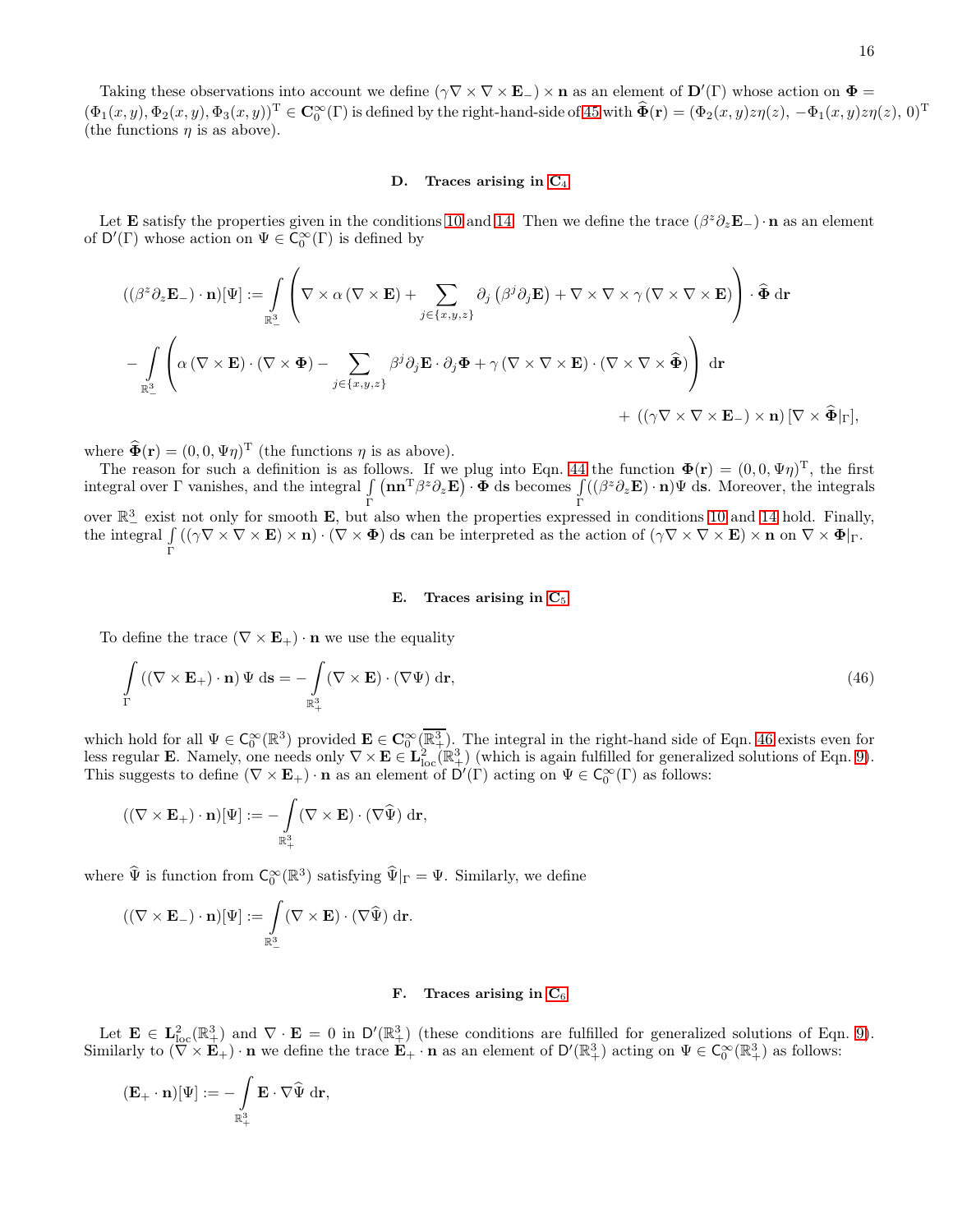where  $\widehat{\Psi}$  is function from  $C_0^{\infty}(\mathbb{R}^3)$  satisfying  $\widehat{\Psi}|_{\Gamma} = \Psi$ .

And, finally, we examine the trace

<span id="page-16-0"></span>
$$
W := \left(\varepsilon \mathbf{E}_{-} + \sum_{j \in \{x,y,z\}} \partial_j \left(\beta^j \partial_j \mathbf{E}_{-}\right)\right) \cdot \mathbf{n} + \nabla_{\Gamma} \cdot \left(\beta^z \partial_z \mathbf{E}_z\right).
$$

Assuming that **E** satisfies [16](#page-5-4) one has for each  $\Psi \in C_0^{\infty}(\mathbb{R}^3_-)$ :

$$
\int_{\Gamma} W\Psi \, \mathrm{d}\mathbf{s} = \int_{\Gamma} \left( (\beta^z \partial_z \mathbf{E}) \cdot \mathbf{n} \right) \partial_z \Psi \, \mathrm{d}\mathbf{r} + \int_{\mathbb{R}^3_-} \nabla \cdot \left( \varepsilon \mathbf{E} + \sum_{j \in \{x, y, z\}} \partial_j (\beta^j \partial_j \mathbf{E}) \right) \Psi \, \mathrm{d}\mathbf{r} + \int_{\mathbb{R}^3_-} \left( \varepsilon \mathbf{E} \cdot \nabla \Psi - \sum_{j \in \{x, y, z\}} \beta^j \partial_j \mathbf{E} \cdot \partial_j \nabla \Psi \right) \, \mathrm{d}\mathbf{r}.
$$
 (47)

Equality [47](#page-16-0) suggests the following definition: let E satisfies the regularity condition given in expressions [10,](#page-4-2) [14,](#page-5-3) and [30](#page-9-2) holds; we define the trace W as an element of  $D'(F)$  acting on  $\Psi \in C_0^{\infty}(\Gamma)$  as follows:

$$
W[\Psi] := \left( (\beta_z \partial_z \mathbf{E}) \cdot \mathbf{n} \right) [\partial_z \widehat{\Psi}] + \int\limits_{\mathbb{R}^3_-} \left( \varepsilon \mathbf{E} \cdot \nabla \widehat{\Psi} - \sum_{j \in \{x,y,z\}} \beta^j \partial_j \mathbf{E} \cdot \partial_j \nabla \widehat{\Psi} \right) d\mathbf{r},
$$

where  $\widehat{\Psi}$  is a function from  $C_0^{\infty}(\mathbb{R}^3)$  satisfying  $\widehat{\Psi}|_{\Gamma} = \Psi$ .

#### G. Interface conditions for non-smooth generalized solutions

Now, assume that E is a generalized solution of Eqn. [9.](#page-4-1) This means that E satisfies expressions [10,](#page-4-2) [11](#page-5-1) and, as a result, conditions [12-](#page-5-6)[15,](#page-5-5) [30-](#page-9-2)[31](#page-9-3) hold, but the fulfilment of [16](#page-5-4) is not guaranteed, in general. Nevertheless, it is easy to see that the interface conditions  $C_1-C_4$  $C_1-C_4$  $C_1-C_4$ ,  $C_5-C_6$  still hold with traces being understood according to the above definitions — as elements of  $\mathbf{D}'(\Gamma)$  or  $\mathbf{D}'(\Gamma)$ .

Let us check this, for example, for condition  $C_2$ . For the function  $\Phi = (\Phi_1, \Phi_2, \Phi_3) \in \mathbb{C}_0^{\infty}(\Gamma)$  we define the function  $\widehat{\Phi}$  by the formula [21.](#page-7-5) One has (below we use the notation  $\mathbf{G}$ , which is defined in [43\)](#page-14-2):

$$
0 \t12 \t\t\frac{15}{\mathbb{R}^3} \int_{\mathbb{R}^3} \left( (\nabla \times \nabla \times \mathbf{E}) - \frac{\omega^2}{c^2} \mathbf{E} \right) \cdot \hat{\Phi} \, d\mathbf{r} + \int_{\mathbb{R}^3} \left( (\nabla \times \nabla \times \mathbf{E}) - \frac{\omega^2}{c^2} \Big( \varepsilon \mathbf{E} \right)
$$
  
\n
$$
+ \alpha (\nabla \times \nabla \times \mathbf{E}) + \sum_{j \in \{x, y, z\}} \partial_j (\beta^j \partial_j \mathbf{E}) + \nabla \times \nabla \times \gamma (\nabla \times \nabla \times \mathbf{E}) \Big) \right) \cdot \hat{\Phi} \, d\mathbf{r}
$$
  
\n41,42,45  $((\nabla \times \mathbf{E}_+) \times \mathbf{n}) [\Phi] - ((\nabla \times \mathbf{E}_-) \times \mathbf{n}) [\Phi] + \frac{\omega^2}{c^2} \mathbf{G} [\Phi] + \int_{\mathbb{R}^3} (\nabla \times \mathbf{E}) \cdot (\nabla \times \hat{\Phi}) \, d\mathbf{r}$   
\n
$$
- \frac{\omega^2}{c^2} \int_{\mathbb{R}^3} \Big( \varepsilon \mathbf{E} \cdot \hat{\Phi} + \alpha (\nabla \times \mathbf{E}) \cdot (\nabla \times \hat{\Phi}) - \sum_{j \in \{x, y, z\}} \beta^j \partial_j \mathbf{E} \cdot \partial_j \Phi + \gamma (\nabla \times \nabla \times \mathbf{E}) \cdot (\nabla \times \nabla \times \hat{\Phi}) \Big) \, d\mathbf{r}
$$
  
\n
$$
\frac{11}{\varepsilon} ((\nabla \times \mathbf{E}_+) \times \mathbf{n}) [\Phi] - ((\nabla \times \mathbf{E}_-) \times \mathbf{n}) [\Phi] + \frac{\omega^2}{c^2} \mathbf{G} [\Phi]
$$

As we have shown in this section, the interface conditions as such are not affected by these considerations.

### VII. CONCLUSIONS

In conclusions, we have been considering light propagation in metamaterials that are described at the effective level with nonlocal constitutive relations. Nonlocal laws have also been considered in the past but their discussion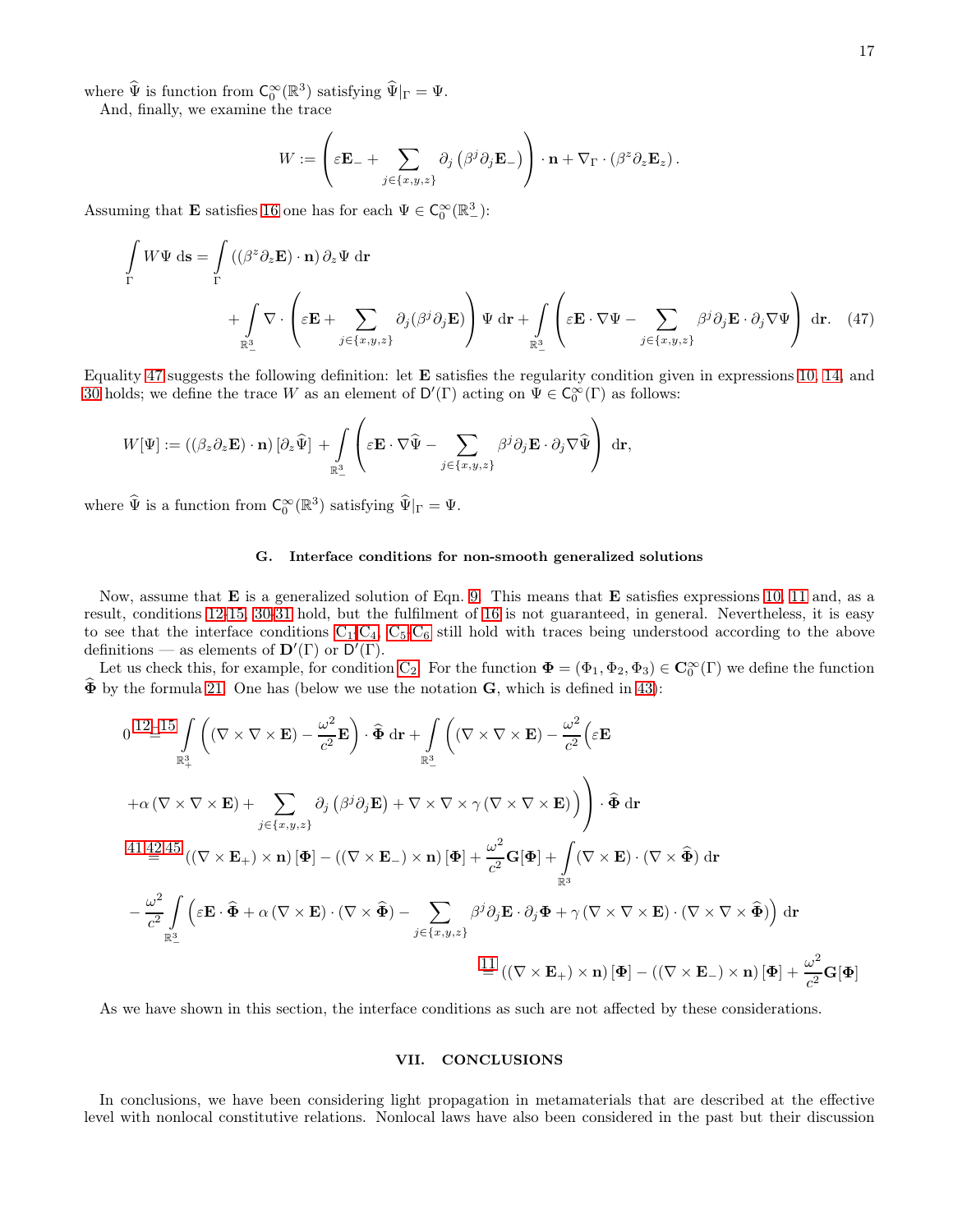was usually linked to a specific metamaterial geometry. Also, the interface problem has been solved by introducing additional boundary conditions on phenomenological ground. Our contribution distinguishes itself that the nonlocal constitutive relation we consider is a firm extrapolation from the previous understanding that applies to arbitrary metamaterials. The dispersion relation of such metamaterials has been already discussed in the past; and here we have equipped these dispersion relations with the necessary interface conditions.

These interface conditions are derived from first principles. They rely on the evaluation of a generalized formulation of Maxwell's equations in a small volume entailing the interface. We have been deriving four main interface conditions and also formulated two alternative conditions. They do not introduce further information but basically look simpler. This might be occasionally beneficial. For a single interface, the consideration of all interface conditions is necessary. This might sound surprising but the nonlocal metamaterial sustains multiple plane waves as eigenmodes at each given frequency. This is in contrast to a local medium where only a single plane wave is supported.

Besides the actual interface conditions, we also derived explicit expressions for the Fresnel equations that can predict reflection and transmission from a slab upon illuminating it with a plane wave. We discuss both TE and TM polarization. The Fresnel equations are documented in a convenient way and are expressed in matrix notation.

With this work, further research endeavours in the context of metamaterials are immediately possible where the physics of such nonlocal metamaterials can be explored. It starts by developing suitable retrieval procedures and the actual quantification of the nonlocality of the metamaterials. It can be extended by analysing basic optical phenomena in the presence of metamaterials with a strong nonlocality and studying potential applications that rely on such nonlocal metamaterials. Also, the development of suitable numerical tools to explore light propagation in nonlocal metamaterials is an important and timely issue. Finally, based on the general formalism, other kinds of nonlocal constitutive relations can be explored.

#### APPENDIX

In this appendix, we present a short overview on the concept of generalized functions. For more details we refer, e.g. to Ref. [45.](#page-20-3)

### Generalized functions

Let  $\Omega$  be an open set in  $\mathbb{R}^n$  (in the paper,  $\Omega$  is either  $\mathbb{R}^3$ ,  $\mathbb{R}^3_+$ ,  $\mathbb{R}^3_+$ , or  $\Gamma$ ). Recall that  $\mathsf{C}_0^{\infty}(\Omega)$  denotes the space of infinitely often differentiable functions  $\Psi : \Omega \to \mathbb{C}$  with compact support supp $(\Psi) := \{x : \Psi(x) \neq 0\} \subset \Omega$ . Note, that in textbooks concerned with generalized functions this space is usually denoted by  $D(\Omega)$ , but we prefer the notation  $\mathsf{C}_0^{\infty}(\Omega)$  in order to avoid possible confusions with the electric displacement field  $\mathbf{D}$ .

The space  $\mathsf{C}_0^{\infty}(\Omega)$  can be equipped with a concept of convergence: a sequence  $\{\Psi_k\}_{k\in\mathbb{N}}$  in  $\mathsf{C}_0^{\infty}(\Omega)$  is said to converge to  $\Psi \in \mathsf{C}_0^{\infty}(\Omega) \ (Psi_k \to \Psi \text{ in } \mathsf{C}_0^{\infty}(\Omega))$  if there is a compact set  $K \subset \Omega$  containing the supports of all  $\Psi_k$ , and for each multi-index  $\alpha$  the sequence of partial derivatives  $\{\partial_\alpha \Psi_k\}$  converges uniformly to  $\partial_\alpha \Psi$ .

A generalized function (or a distribution) on  $\Omega$  is a continuous linear functional  $F: \mathsf{C}_0^{\infty}(\Omega) \to \mathbb{C}$ , i.e., F assigns to each function  $\Psi \in \mathsf{C}_0^{\infty}(\Omega)$  a complex number  $F[\Psi]$  so that

- $F(c_1\Psi_1 + c_2\Psi_2) = c_1 F(\Psi_1) + c_2 F(\Psi_2)$  for all  $\Psi_1, \Psi_2 \in C_0^{\infty}(\Omega), c_1, c_2 \in \mathbb{C}$ .
- $\lim_{k \to \infty} F[\Psi_k] = F[\Psi]$  provided  $\Psi_k \to \Psi$  in  $C_0^{\infty}(\Omega)$ .

The space of generalized functions on  $\Omega$  is denoted by  $D'(\Omega)$ .

#### <span id="page-17-0"></span>Examples

Recall, that  $L^1_{loc}(\Omega)$  is the set of locally integrable functions (i.e., the functions being Lebesgue integrable over every compact subset of  $\Omega$ ). Any function  $f \in L^1_{loc}(\Omega)$  yields a generalized function  $F_f$  acting on  $\Psi \in C_0^{\infty}(\Omega)$  by

$$
F_f[\Psi] := \int_{\Omega} f(x)\Psi(x) \, \mathrm{d}x. \tag{48}
$$

If  $F \in D'(\Omega)$  is given by [48](#page-17-0) for some  $f \in L^1_{loc}(\Omega)$ , then F is called a **regular** generalized function.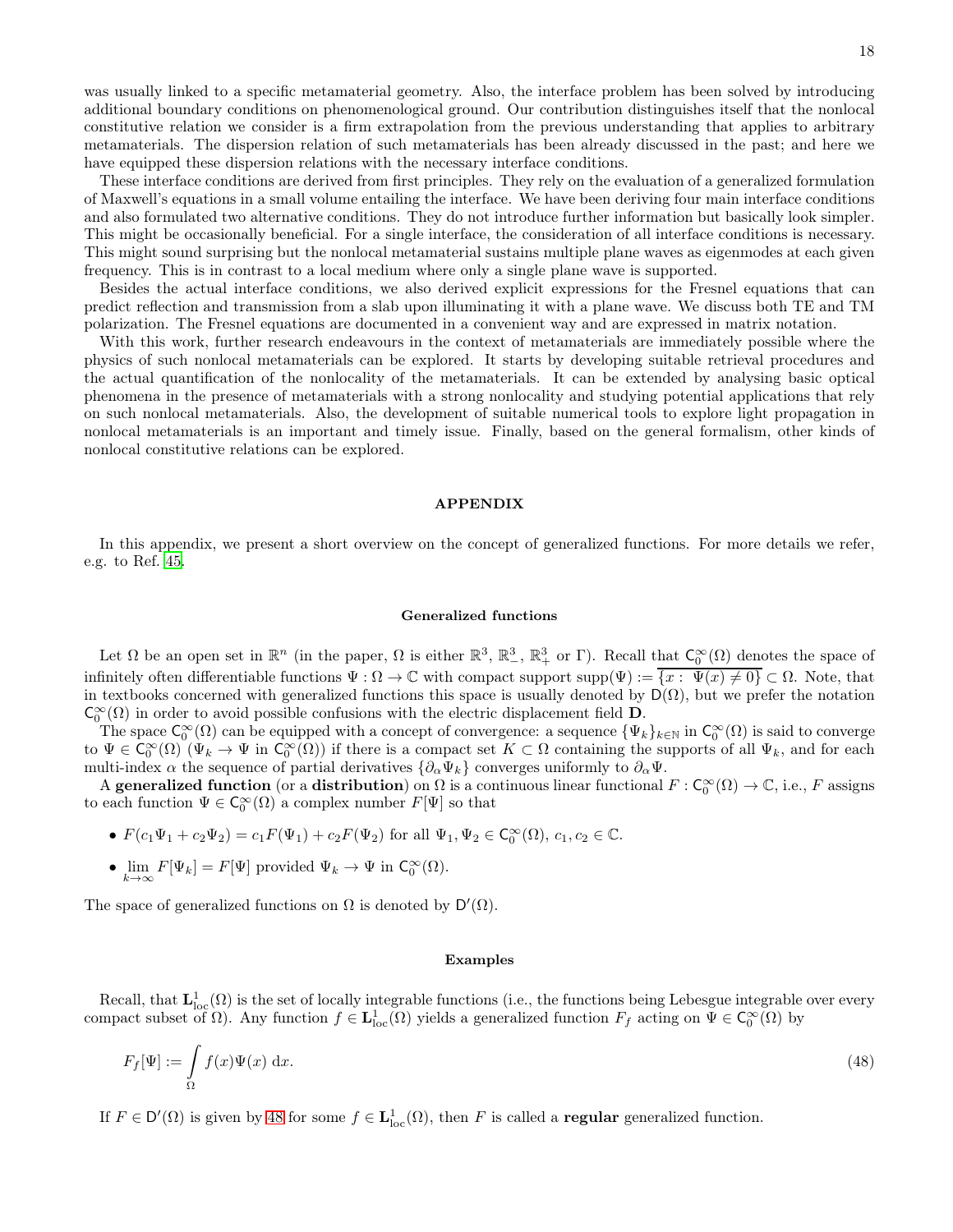Let  $f, g \in L^1_{loc}(\Omega)$ . Then the associated regular generalized functions  $F_f$  and  $F_g$  coincide (i.e.  $F_f[\Psi] = F_g[\Psi], \forall \Psi$ ) if and only if f and g are the same elements of  $\mathbf{L}^1_{\text{loc}}(\Omega)$  (i.e., they are are equal almost everywhere).

In what follows we will use the same notation for a locally integrable function and for the associated regular generalized function.

 $F \in D'(\Omega)$  is called **singular** if it is not a regular generalized function. An example of a singular generalized function is a *Dirac delta-function*  $\delta_{x_0} \in D'(\Omega)$  supported at  $x_0 \in \Omega$ : its acts on  $\Psi \in C_0^{\infty}(\Omega)$  by  $\delta_{x_0}[\Psi] := \Psi(x_0)$ .

#### Operations on generalized function

#### Linear combination

Let  $F_k \in \mathsf{D}'(\Omega)$  and  $c_k \in \mathbb{C}$ ,  $k = 1, \ldots, N$ . Then the generalized function  $F = \sum_{k=1}^N c_k F_k$  acts on  $\Psi \in \mathsf{C}_0^{\infty}(\Omega)$  by

$$
F[\Psi] := \sum_{k=1}^{N} c_k F_k[\Psi].
$$

#### <span id="page-18-0"></span>Differentiation

Let  $F \in C_0^{\infty}(\Omega)$  and  $\Psi \in C_0^{\infty}(\Omega)$ . Let  $\alpha = (\alpha_1, \dots \alpha_n)$  be a multindex and  $\partial_{\alpha} := \frac{\partial^{\alpha_1}}{\partial \alpha^{\alpha}}$  $\overline{\partial x_1^{\alpha_1}}$  $\partial^{\alpha_2}$  $\partial x_2^{\alpha_2}$  $\cdots \frac{\partial^{\alpha_n}}{\partial \alpha_n}$  $\frac{\partial}{\partial x_n^{\alpha_n}}$  be the associated partial differential operator. Integration by parts gives

$$
\int_{\Omega} (\partial_{\alpha} F) \Psi \, dx = (-1)^{|\alpha|} \int_{\Omega} F (\partial_{\alpha} \Psi) \, dx,\tag{49}
$$

where  $|\alpha| = \alpha_1 + \alpha_2 + \cdots + \alpha_n$ .

Now, let  $F \in D'(\Omega)$ . Equality [49](#page-18-0) suggests to define  $\partial_{\alpha} F$  as an element of  $D'(\Omega)$  acting on  $\Psi \in C_0^{\infty}(\Omega)$  by

$$
(\partial_{\alpha} F)[\Psi] := (-1)^{|\alpha|} F[\partial_{\alpha} \Psi].
$$

As we see, in contrast to "classical" functions, generalized functions can be differentiated infinitely often. Of course, if F is a regular generalized function,  $\partial_{\alpha}F$  need not be regular, in general. For example, let  $H(x)$  be the Heaviside step function on R being equal to 1 as  $x > x_0$  and equal to 0 as  $x \le x_0$ .  $H(x)$  is not differentiable on R due to the discontinuity at  $x_0$ . But, since  $H \in L^1_{loc}(\mathbb{R})$  we can regard it as a generalized function. It is easy to see that the generalized derivative of H is  $\delta_{x_0}$ .

#### 1. Multiplication by a smooth function

Let f be an infinitely differentiable function on  $\Omega$  and  $F \in D'(\Omega)$ . We define the product fF as an element of  $D'(\Omega)$ acting on  $\Psi \in C_0^{\infty}(\Omega)$  by

$$
(fF)[\Psi] := F[f\Psi].
$$

This definition is motivated by the commutativity of the product of scalar functions, namely

$$
\int_{\Omega} f(x)F(x)\,\Psi(x)\,\mathrm{d}x = \int_{\Omega} F(x)\,f(x)\Psi(x)\,\mathrm{d}x
$$

provided  $F \in \mathbf{L}^1_{\text{loc}}(\Omega)$ .

It is clear that the above definition fails if f is not smooth since the product  $f\Psi$  is no longer in  $\mathsf{C}_0^{\infty}(\Omega)$ . On the other hand if  $F$  is a regular generalized function and  $f$  is locally bounded then the product is well-defined via  $(fF)[\Psi] := \int$ Ω  $f(x)F(x)\Psi(x) dx$ .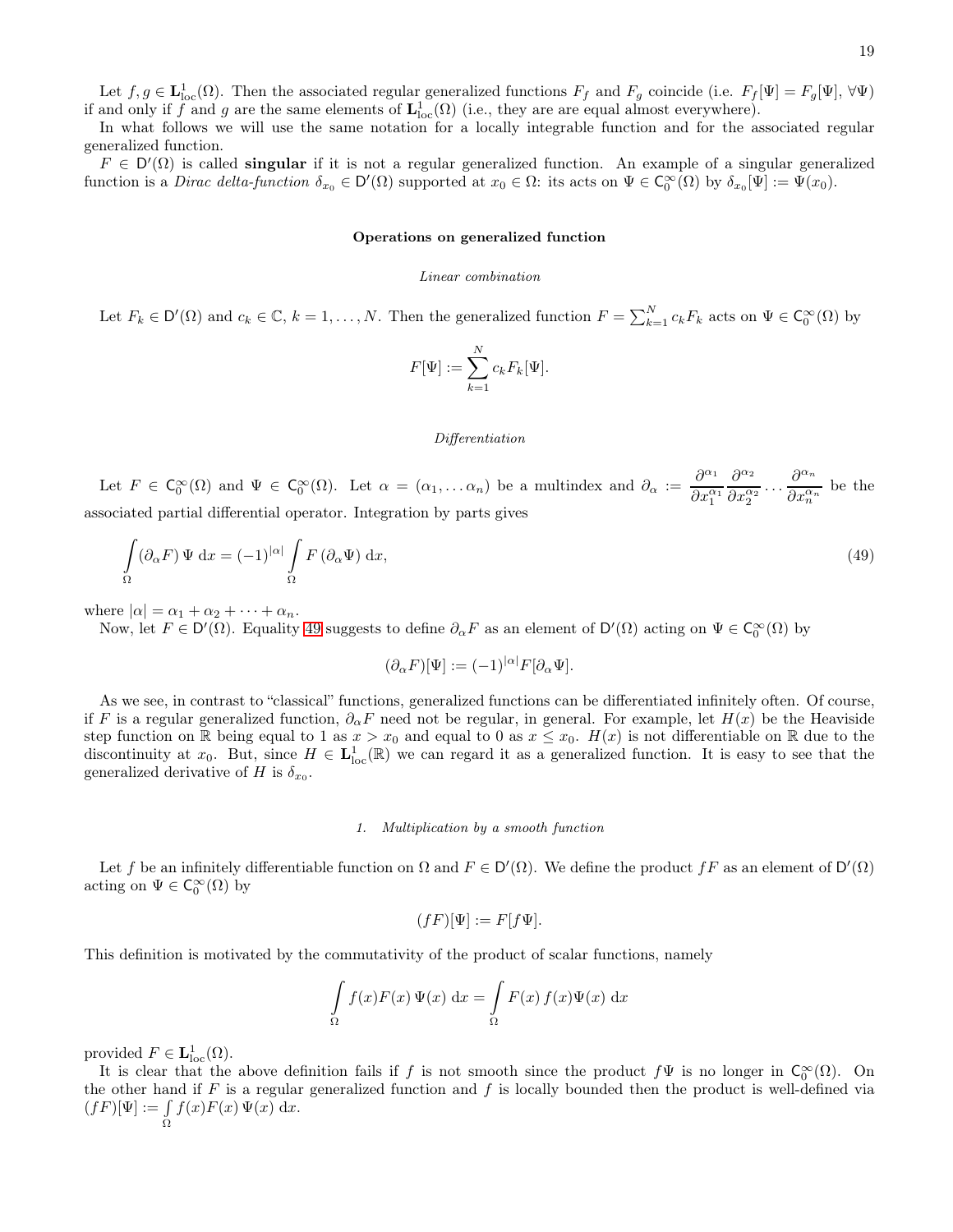#### Generalized vector-functions

Recall, that  $\mathbb{C}_0^{\infty}(\Omega)$  stands for the space of infinitely differentiable vector-functions  $\Phi : \Omega \to \mathbb{C}^3$  with compact support in  $\Omega$ . Then we define  $\mathbf{D}'(\Omega)$  as the space of continuous linear functionals acting on  $\mathbf{C}_0^{\infty}(\Omega)$ .

The definition of derivatives for  $\mathbf{D}'(\Omega)$  is similar to the corresponding definition for  $\mathbf{D}'(\Omega)$  – it mimics partial integration. In particular, for  $\mathbf{F} \in \mathbf{D}'(\Omega)$  one has  $\nabla \times \mathbf{F} \in \mathbf{D}'(\Omega)$ ,  $\nabla \cdot \mathbf{F} \in \mathbf{D}'(\Omega)$ , by the definitions

 $(\nabla \times \mathbf{F})[\mathbf{\Phi}] := \mathbf{F}[\nabla \times \mathbf{\Phi}], \quad (\nabla \cdot \mathbf{F})[\Psi] := -\mathbf{F}[\nabla \Psi].$ 

### ACKNOWLEDGEMENT

We gratefully acknowledge financial support by the Deutsche Forschungsgemeinschaft (DFG) through CRC 1173. K.M. also acknowledges support from the Karlsruhe School of Optics and Photonics (KSOP). C.S. acknowledges the support of the Klaus Tschira Stiftung.

- <span id="page-19-0"></span>[1] S. Guenneau and S. A. Ramakrishna, [Compt. Rend. Phys.](http://dx.doi.org/ http://dx.doi.org/10.1016/j.crhy.2009.04.002) 10, 352 (2009).
- <span id="page-19-1"></span>[2] M. G. Silveirinha, A. Alù, and N. Engheta, Phys. Rev. B 78[, 075107 \(2008\).](http://dx.doi.org/10.1103/PhysRevB.78.075107)
- <span id="page-19-2"></span>[3] P. Spinelli, M. Verschuuren, and A. Polman, Nat. Commun. 3, 692 (2012).
- <span id="page-19-3"></span>[4] S. Fahr, C. Rockstuhl, and F. Lederer, Phys. Rev. B 88, 115403 (2013).
- <span id="page-19-4"></span>[5] A. Alù, F. Bilotti, N. Engheta, and L. Vegni, IEEE Trans. on Ant. and Prop. 55, 1698 (2007).
- <span id="page-19-5"></span>[6] C. Tserkezis, J. of Phys.: Cond. Matter 21, 155404 (2009).
- [7] V. A. Markel and J. C. Schotland, Phys. Rev. E 85[, 066603 \(2012\).](http://dx.doi.org/10.1103/PhysRevE.85.066603)
- [8] A. Sihvola, [Photon. and Nanostruct. Fund. and Appl.](http://dx.doi.org/ https://doi.org/10.1016/j.photonics.2013.01.004) 11, 364 (2013).
- <span id="page-19-7"></span>[9] A. Chipouline, C. Simovski, and S. Tretyakov, [Metamaterials](http://dx.doi.org/https://doi.org/10.1016/j.metmat.2012.11.001) 6, 77 (2012).
- [10] V. A. Markel and I. Tsukerman, Phys. Rev. B 88[, 125131 \(2013\).](http://dx.doi.org/10.1103/PhysRevB.88.125131)
- [11] I. Tsukerman and V. A. Markel, Phys. Rev. B **93**[, 024418 \(2016\).](http://dx.doi.org/10.1103/PhysRevB.93.024418)
- [12] P. Grahn, A. Shevchenko, and M. Kaivola, New J. of Phys. **15**, 113044 (2013).
- [13] A. Shevchenko, M. Nyman, V. Kivijärvi, and M. Kaivola, Opt. Express 25[, 8550 \(2017\).](http://dx.doi.org/10.1364/OE.25.008550)
- <span id="page-19-6"></span>[14] X.-X. Liu and A. Alù, Phys. Rev. B 87[, 235136 \(2013\).](http://dx.doi.org/10.1103/PhysRevB.87.235136)
- <span id="page-19-8"></span>[15] P. Grahn, A. Shevchenko, and M. Kaivola, Opt. Express 21[, 23471 \(2013\).](http://dx.doi.org/10.1364/OE.21.023471)
- [16] C. Menzel, C. Rockstuhl, T. Paul, F. Lederer, and T. Pertsch, Phys. Rev. B 77[, 195328 \(2008\).](http://dx.doi.org/ 10.1103/PhysRevB.77.195328)
- [17] Y. Liu, S. Guenneau, and B. Gralak, [Proceedings of the Royal Society of London A: Mathematical, Physical and Engineering Sciences](http://dx.doi.org/10.1098/rspa.2013.0240)
- [18] V. Grigoriev, G. Demésy, J. Wenger, and N. Bonod, Phys. Rev. B 89[, 245102 \(2014\).](http://dx.doi.org/ 10.1103/PhysRevB.89.245102)
- <span id="page-19-9"></span>[19] S. Arslanagic, T. V. Hansen, N. A. Mortensen, A. H. Gregersen, O. Sigmund, R. W. Ziolkowski, and O. Breinbjerg, [IEEE Trans. on Ant. and Prop.](http://dx.doi.org/10.1109/MAP.2013.6529320) 55, 91 (2013).
- <span id="page-19-10"></span>[20] D. R. Smith and J. B. Pendry, [J. Opt. Soc. Am. B](http://dx.doi.org/10.1364/JOSAB.23.000391) **23**, 391 (2006).
- <span id="page-19-11"></span>[21] F. J. Lawrence, C. M. de Sterke, L. C. Botten, R. C. McPhedran, and K. B. Dossou, Adv. Opt. Photon. 5, 385 (2013).
- [22] A. Andryieuski, S. Ha, A. A. Sukhorukov, Y. S. Kivshar, and A. V. Lavrinenko, Phys. Rev. B 86[, 035127 \(2012\).](http://dx.doi.org/10.1103/PhysRevB.86.035127)
- [23] T. Paul, C. Menzel, C. Rockstuhl, W. Smigaj, P. Lalanne, and F. Lederer, Phys. Rev. B 84, 115142 (2011).
- <span id="page-19-12"></span>[24] C. Rockstuhl, C. Menzel, T. Paul, T. Pertsch, and F. Lederer, Phys. Rev. B 78, 155102 (2008).
- <span id="page-19-13"></span>[25] A. Pors, I. Tsukerman, and S. I. Bozhevolnyi, Phys. Rev. E 84, 016609 (2011).
- <span id="page-19-14"></span>[26] M. G. Silveirinha, Phys. Rev. B **75**[, 115104 \(2007\).](http://dx.doi.org/10.1103/PhysRevB.75.115104)
- [27] C. Tserkezis, N. Papanikolaou, G. Gantzounis, and N. Stefanou, Phys. Rev. B 78[, 165114 \(2008\).](http://dx.doi.org/10.1103/PhysRevB.78.165114)
- <span id="page-19-15"></span>[28] C. Menzel, T. Paul, C. Rockstuhl, T. Pertsch, S. Tretyakov, and F. Lederer, Phys. Rev. B 81, 035320 (2010).
- <span id="page-19-16"></span>[29] V. M. Agranovich and V. Ginzburg, [Crystal Optics with Spatial Dispersion, and Excitons](http://dx.doi.org/10.1007/978-3-662-02406-5) (Springer Berlin Heidelberg, 1984).
- <span id="page-19-17"></span>[30] M. Fabrizio and A. Morro, *[Electromagnetism of Continuous Media](http://dx.doi.org/10.1093/acprof:oso/9780198527008.001.0001)* (Oxford University Press, 2003).
- <span id="page-19-18"></span>[31] K. Mnasri, A. Khrabustovskyi, C. Stohrer, M. Plum, and C. Rockstuhl, ArXiv e-prints (2017), [arXiv:1705.10969.](http://arxiv.org/abs/1705.10969)
- <span id="page-19-19"></span>[32] A. Ciattoni and C. Rizza, Phys. Rev. B 91[, 184207 \(2015\).](http://dx.doi.org/10.1103/PhysRevB.91.184207)
- [33] C. Fietz and C. M. Soukoulis, Phys. Rev. B 86[, 085146 \(2012\).](http://dx.doi.org/10.1103/PhysRevB.86.085146)
- [34] M. A. Gorlach and P. A. Belov, Phys. Rev. B **92**[, 085107 \(2015\).](http://dx.doi.org/10.1103/PhysRevB.92.085107)
- [35] A. I. Căbuz, A. Nicolet, F. Zolla, D. Felbacq, and G. Bouchitté, [J. Opt. Soc. Am. B](http://dx.doi.org/ 10.1364/JOSAB.28.001275) 28, 1275 (2011).
- <span id="page-19-20"></span>[36] I. Tsukerman, [J. Opt. Soc. Am. B](http://dx.doi.org/10.1364/JOSAB.28.002956) 28, 2956 (2011).
- <span id="page-19-21"></span>[37] V. Agranovich and V. Yudson, [Opt. Commun.](http://dx.doi.org/http://dx.doi.org/10.1016/0030-4018(73)90081-3) 7, 121 (1973).
- <span id="page-19-22"></span>[38] S. I. Maslovski, T. A. Morgado, M. G. Silveirinha, C. S. R. Kaipa, and A. B. Yakovlev, New J. of Phys. 12, 113047 (2010).
- <span id="page-19-23"></span>[39] K. Henneberger, [Phys. Rev. Lett.](http://dx.doi.org/10.1103/PhysRevLett.80.2889) 80, 2889 (1998).
- [40] D. F. Nelson and B. Chen, [Phys. Rev. Lett.](http://dx.doi.org/10.1103/PhysRevLett.83.1263) **83**, 1263 (1999).
- <span id="page-19-24"></span>[41] R. Zeyher, [Phys. Rev. Lett.](http://dx.doi.org/10.1103/PhysRevLett.83.1264) **83**, 1264 (1999).